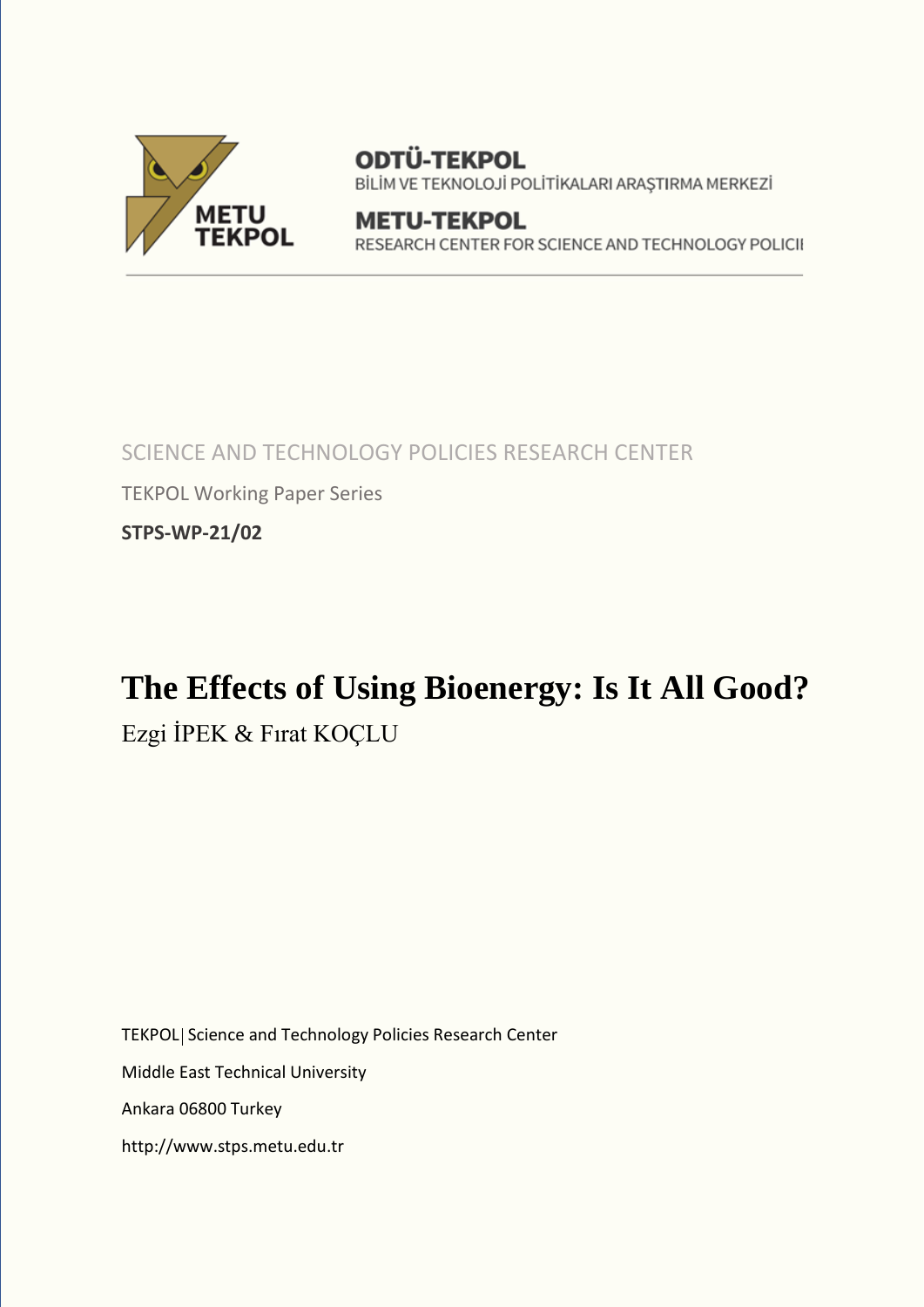# **The Effects of Using Bioenergy: Is It All Good?**

Ezgi İPEK & Fırat KOÇLU

Department of Economics, Middle East Technical University

#### **Abstract**

This paper will examine the economic, social, and environmental effects of bioenergy using the Ordinary Least Square Method (OLS) and the Fully-Modified Ordinary Least Square Method (FM-OLS) in Brazil, Austria, and Turkey, for 2001-2016. We formed two different equations; the first one aims to see how bioenergy usage, deforestation, and GDP growth rate affect  $CO<sub>2</sub>$  emission, affecting both the environment and society. We use the second equation for investigating the economic effects of bioenergy, together with the other energy resources. We expect highly significant relationships between the variables; however, the outcome is not relevant to our expectations. Although some of the variables are significant and effective, there is no absolute relationship between the variables. The outcome depends on the different dynamics of the countries, and the Model is open to the outside factors.

Keywords: ols, fmols, biomass energy, deforestation,  $CO<sub>2</sub>$  emission, gdp growth rate

#### **1. Introduction**

Energy is one of the main driving forces of the countries; it is used widely from small households to large industrial activities. Therefore, the availability and sustainability of energy resources become an important issue. Although the share of conventional energy resources, such as natural gas, oil, or coal, in the energy supply is still high, renewable energy resources are also increasing. Figure 1 shows the world's total energy supply (kilotonnes of oil equivalent, ktoe) and renewable energy resources as a percentage of the total energy supply for 2000-2018, which has an increasing trend, especially for the last ten years.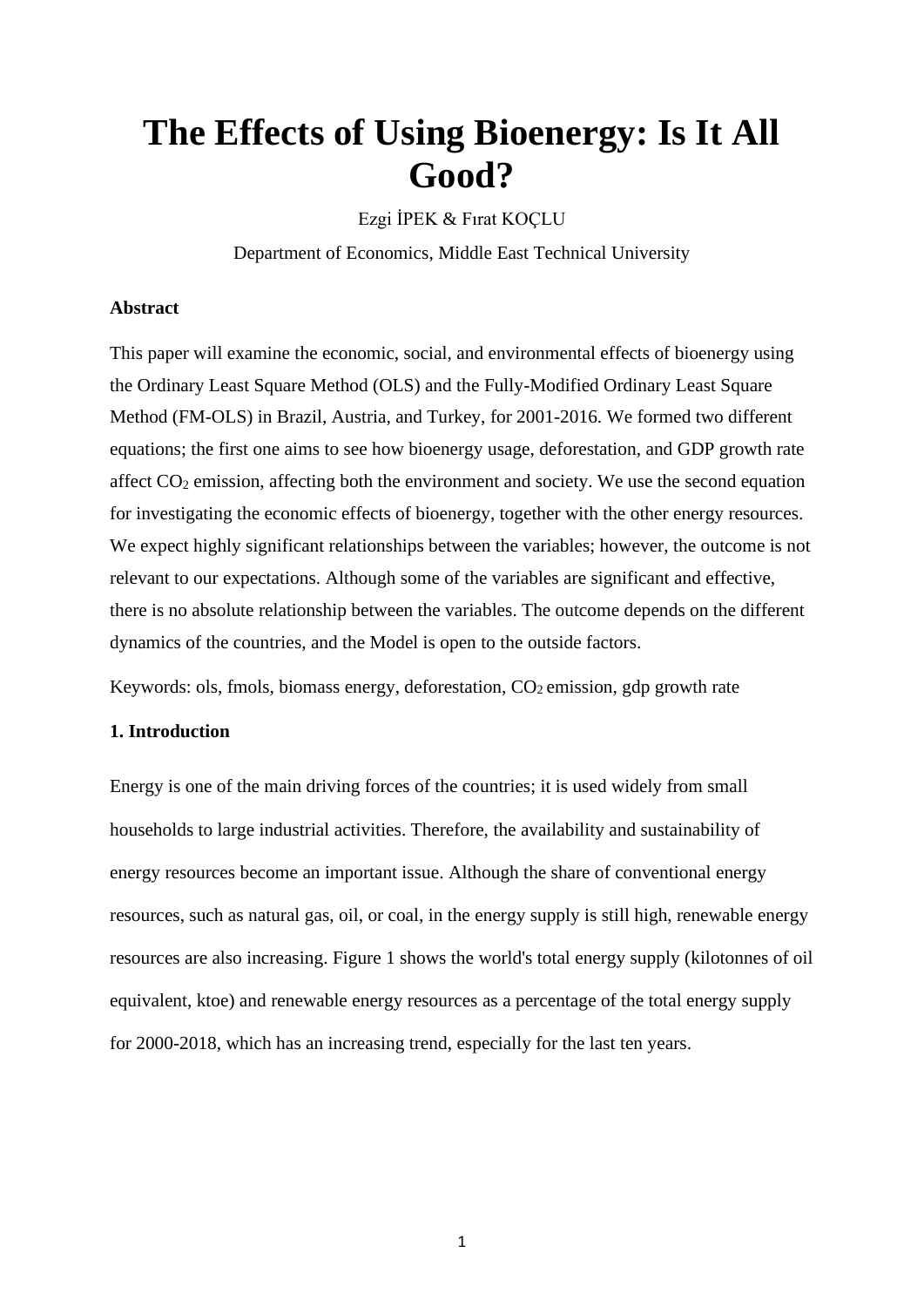



Since there are different types of renewable energy, it is important to analyze these resources separately to see which one is more dominant than the others. Figure 2 shows the world's total energy supply (ktoe) from renewable energy resources (RES); Biofuels & Waste, Hydro, Wind & solar, etc., including tide, wave, and ocean energy. It is clear that the usage of biofuels & waste is much higher than the other renewable energy resources. Therefore, it is important to analyze bioenergy since it is the most widely-used renewable energy resource.



**Figure 2.** Total Energy Supply from RES IEA, World Energy Balances Highlights, 2020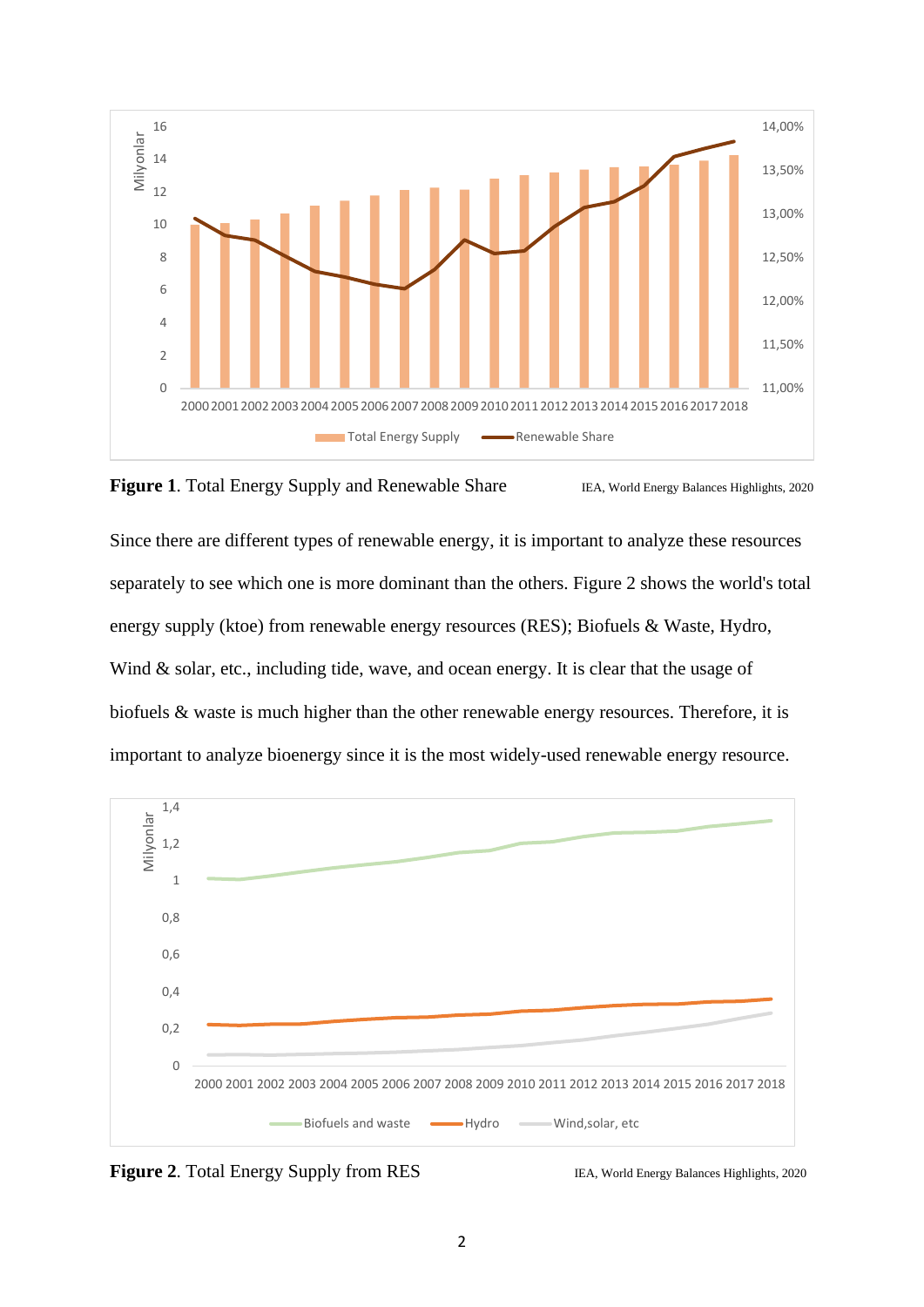There are several ways to categorize biomass energy depending on its main resource or how it is used. Agricultural crops and residues, forests, animal residues, or organic wastes can be biomass resources. Long et al. (2013) mentioned more generally accepted two main categories; productive biomass and unused biomass. Each category has sub-groups; "agricultural, forestry and aquatic biomass, waste biomass and planted biomass." Each of these biomass resources has a different potential for bioenergy. Bioenergy obtained from these various biomass resources can meet different demands such as electricity, heating for households and industries, and fuel.

Since biomass is such a widely-used energy resource, it can replace conventional energy resources. Therefore, it is essential to capture different aspects of this resource, such as economic, environmental, and social. The biomass's economic side mostly depends on the production cost of these resources and aims to reach a cost-efficient result. The analysis is not easy for biomass because it is multi-dimensional. Choosing the right cost-efficient biomass resource can help to meet energy demand, create job opportunities; that is, it can boost the economy. However, these economic benefits are only one part of the story. The sustainability of the biomass should also be considered since the usage of bioenergy can cause problems for agricultural lands and food stocks, water security, forests, and biodiversity. Therefore, it is essential to analyze biomass from a wide perspective. This paper aims to provide the different impacts of biomass usage globally by using econometric methods, explained in the following sections. In order to reach a complete analysis, different countries will be chosen.

The rest of the paper is organized as follows; there will be a literature review to analyze the biomass in the second section. In the third section, the methodology and data used in the study are explained, and in the following section, the main findings will be presented. The fifth section concludes the paper.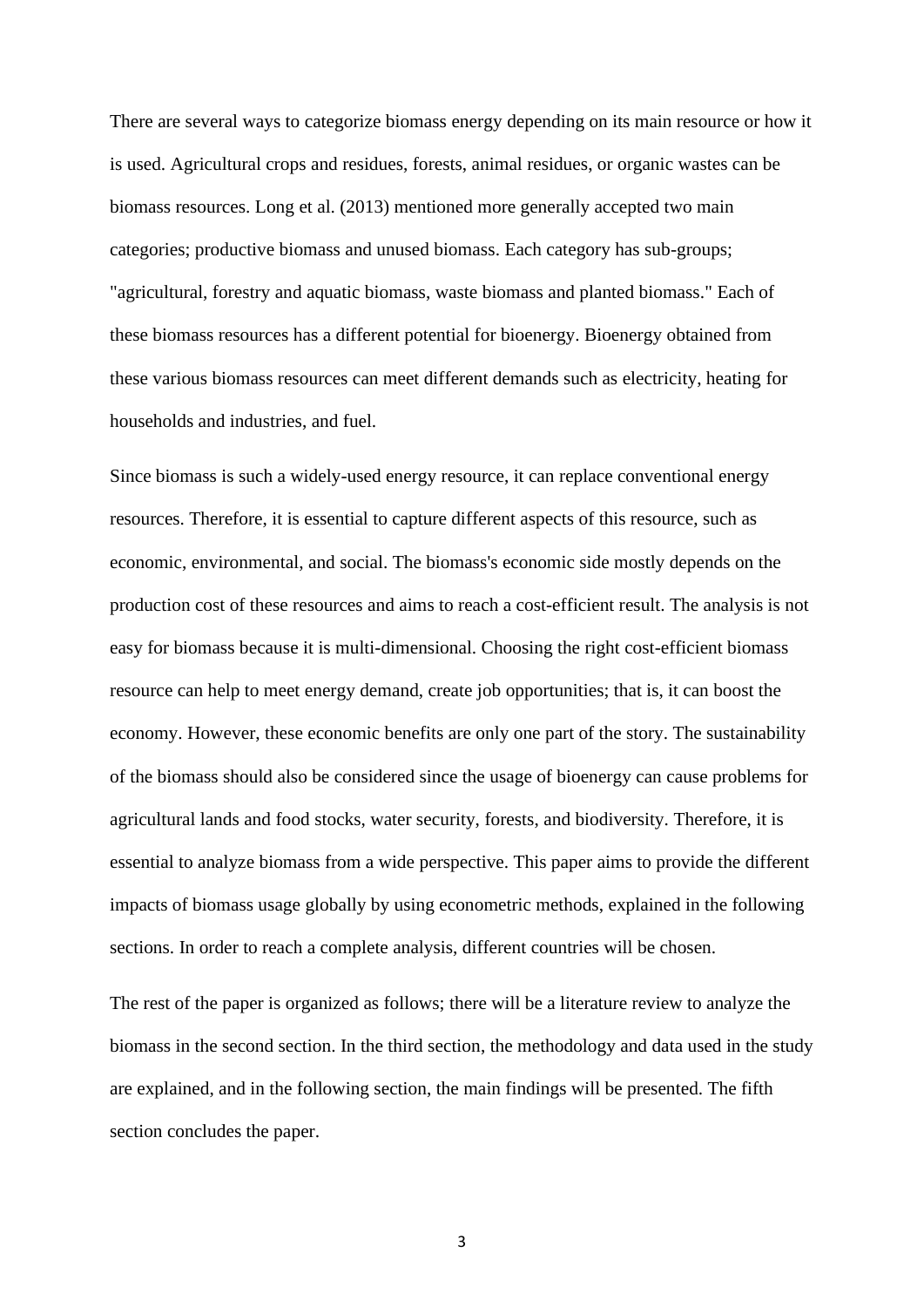#### **2. Literature Review**

Among the renewable energy resources, bioenergy has the largest share of the total renewable energy supply (World Bioenergy Association, 2019). Also, together with its high share, bioenergy usage has increased globally, especially after the 1980s (Chum et al., 2011). There is a wide range of bioenergy usage; it can meet different needs such as heating, electricity, or fuel. Therefore, it is essential to examine the effects of bioenergy which can replace other conventional energy resources as its usage increase. Many publications related to bioenergy and its effects use different methods; however, no single conclusion is reached. Upham et al. (2009) stated that" biofuels are hotly debated today because their overall impacts, also concerning wider ecological and socioeconomic issues, are uncertain and difficult to assess." Therefore, it is impossible to limit effects into a single dimension since "bioenergy has complex societal and environmental interactions" (Chum et al., 2011). The complexity of the bioenergy cause problems while examining the effects, and it necessitates a comprehensive analysis considering both positive and negative sides of the story. Faaij (2006) stated that while bioenergy can create environmental, social and, economic conveniences, it may also have controversial effects in the same areas. Also, Koh & Ghazou (2008) pointed out the problems that can come forward while investigating the effects of bioenergy due to interlinkages between land use, ecosystem services, and food security.

Similarly, Scarlatt & Dallemand (2011) pointed out that although bioenergy has the potential of replacing fossil fuels, creating job opportunities and development, there are also uncertainties related to the complexity of biofuels. In this paper, the focus will be on these opposite effects, and there will be an effort to find whether the positive effects dominate the negatives or not. To answer this question, the appropriate method should be chosen.

There are lots of methods to investigate the effects of using bioenergy. For instance, Havlı´k et al. (2011) used a recursive dynamic partial equilibrium model to see how bioenergy affects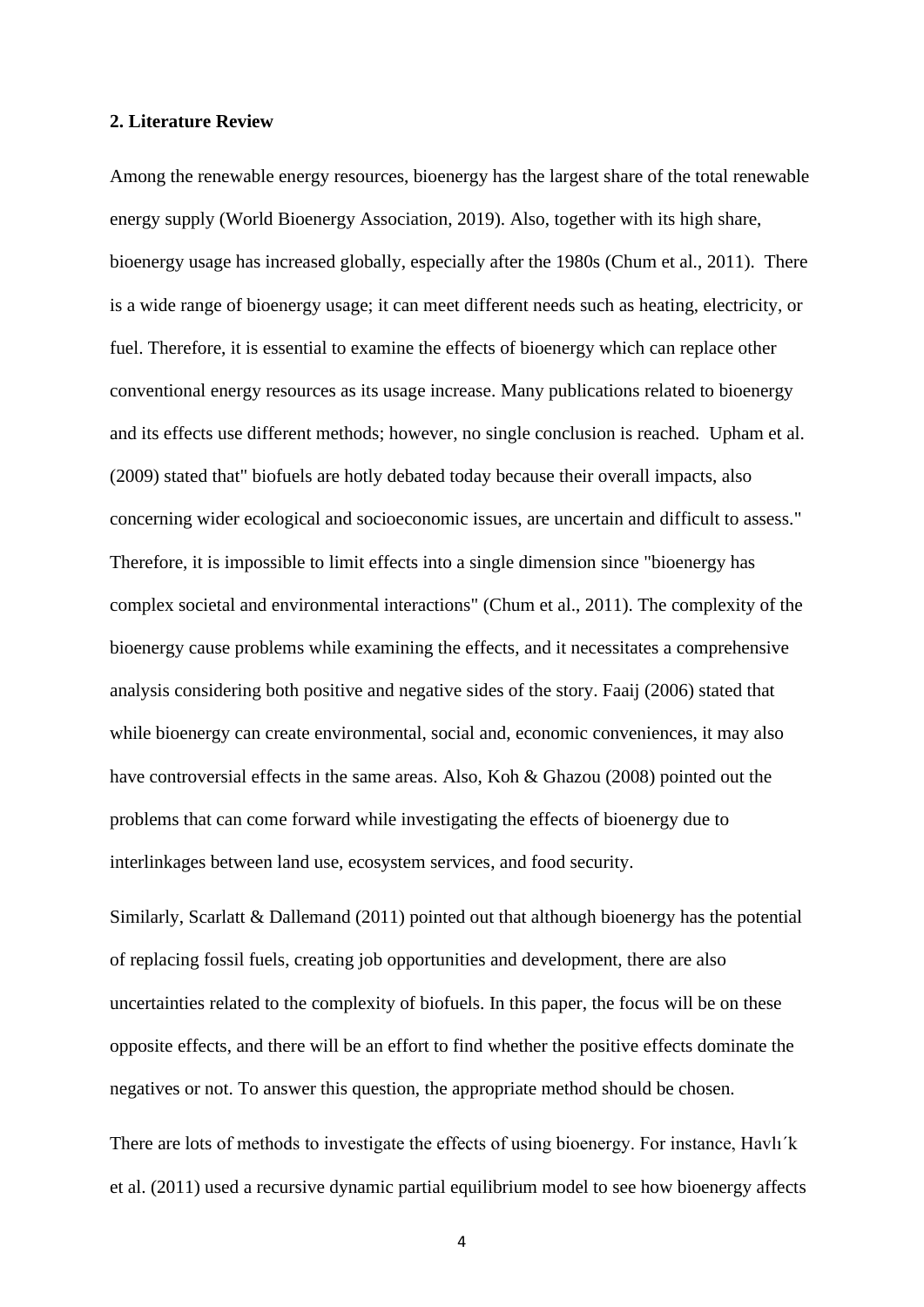greenhouse gas (GHG) emissions by combining biophysical and technological data. Buongiorno et al. (2011) used "a spatial dynamic model to analyze how increasing bioenergy usage affects the global forest sector." Another partial equilibrium model that brings producer and consumer surplus together was used to analyze the effects of the expansion of bioenergy by Bryngelsson & Lindgren (2013). In addition, Madlener & Koller (2007) examined the effects of the policies aim increasing biomass usage in Austria by using a static input-output (I-O) analysis. Bilgili et al. (2017) used a different method than the mentioned ones, the asymmetric causality test, and aimed to search the relationship between bioenergy,  $CO<sub>2</sub>$ emission, and GDP in the USA. Unlike these models, Dale, V. H. et al. (2013) focused on the socioeconomic side of bioenergy, and she chose several indicators for their analysis that are easy to measure depending on social welfare, energy security, acceptance, and trade. Also, Upreti, B. R. (2004) focused on the disagreement related to bioenergy deployment in England and Wales and used interviews, surveys, focus group discussions, and document research. In addition to these models, Öztürk & Bilgili (2015) followed an econometric path to see whether there is a relationship between economic growth and biomass consumption; they used a dynamic panel analysis of Sub-Sahara African countries; also, they followed a similar pattern for the G7 countries as well. Sulaiman et al. (2020) analyzed the effect of wood biomass energy consumption on  $CO<sub>2</sub>$  emissions in 27 European Union (EU) member countries for 1990-2017 by comparing the results from OLS, DOLS, and FM-OLS models. Similar research was conducted by Ali et al. (2018) to investigate the relationship between economic growth and biomass energy consumption in ASEAN economic union member countries: Brunei, Cambodia, Indonesia, Laos, Malaysia, Myanmar, the Philippines, and Singapore, Thailand, and Vietnam. They (2018) used dynamic OLS, fully modified OLS, and panel OLS. Regression analyses are especially useful for investigating the economic effects of bioenergy.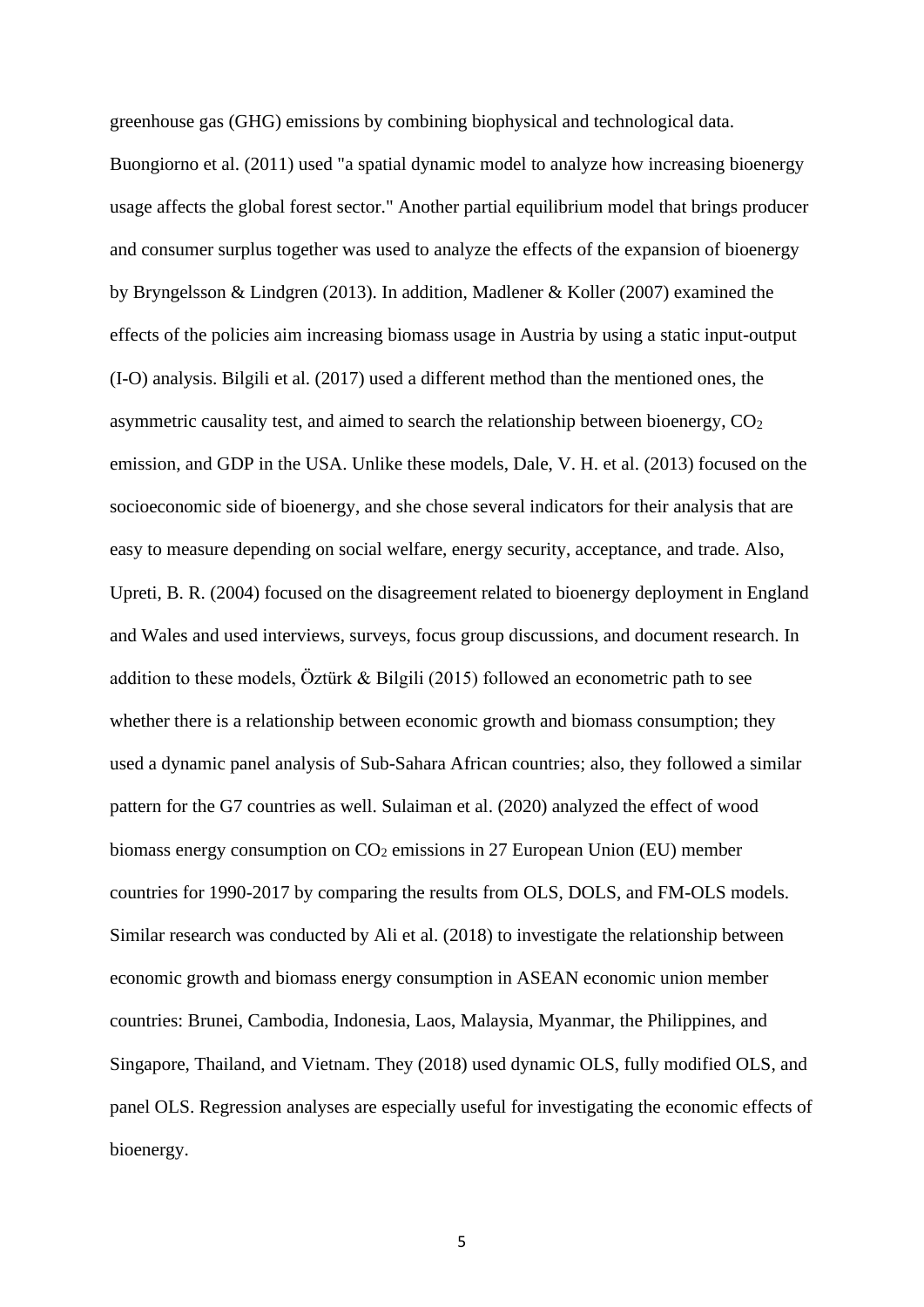The diversity of methods for analyzing bioenergy coincides with the complexity of bioenergy. It is important to develop a model to capture the overall picture since bioenergy can become the world's next alternative energy resource. Therefore, the focus of this paper will not be on a single topic. Instead, there will be a combination of the variables such as total energy supply, carbon emission, deforestation, and waste usage, which are affected by bioenergy. Following an econometric model will be more suitable for this paper since the aim is to see how each variable is affected by using biomass to meet energy demand.

Two countries, Brazil and Austria, are chosen for analysis. Both of these countries are in the countries supplying bioenergy the most. (IEA, 2020) We want to compare one developing and one developed country. The obvious choice for the developing country is Brazil, with its high supply of bioenergy. The bioenergy supply of the developed countries does not vary too much. Therefore, the choice is made randomly, and the result is Austria. According to the World Bank Country Groups by income, Austria is a high-income country, whereas Brazil is an upper-middle-income country. In addition to these countries, the analysis is made for Turkey to see Turkey's position in biomass usage. We expect that although using biomass is beneficial to the total energy supply, its adverse effects will be higher when economic, natural, and social factors are considered. The method and data will be explained in more detail in the next section.

## **3. Methodology and Data**

This paper will develop different econometric equations with related data of the chosen countries and see the economics, social and natural effects of biomass energy consumption. These data are the total energy supply from different types of energy resources, (oil, coal, natural gas, hydro, biofuels and waste, solar  $\&$  wind, etc.), the level of total CO<sub>2</sub> emission, GDP growth, and deforestation rate for energy production for each country for 2001-2016.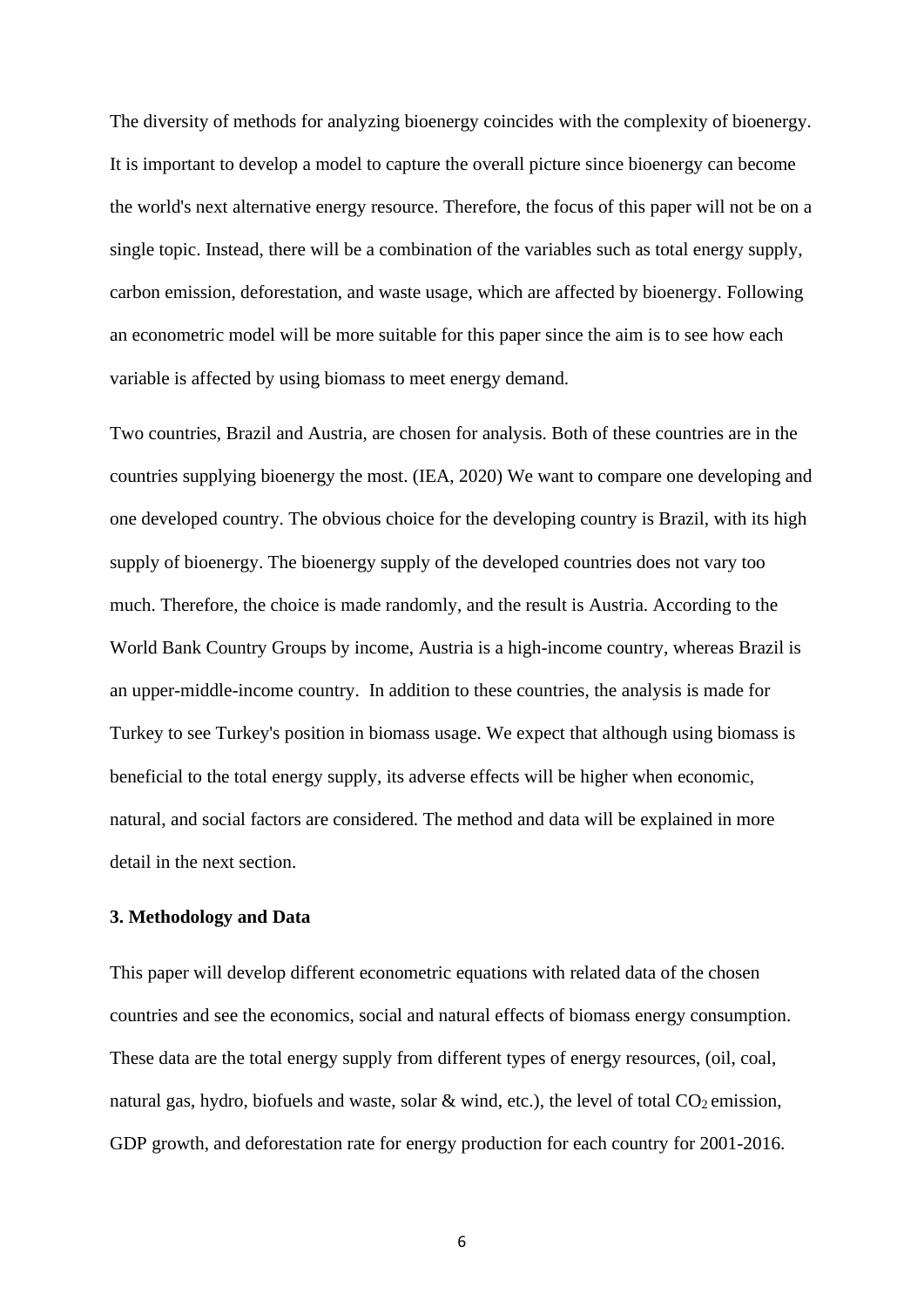The total energy supply of different energy resources is obtained from the World Energy Balances, IEA (2020). The biofuels and waste data include all types of bioenergy, such as wood, industrial waste, municipal waste, and biogases. It is measured by the kilotons of oil equivalent, ktoe.

CO<sup>2</sup> emission, GDP growth rate is obtained from the World Bank Development Indicators. CO<sup>2</sup> emission includes the emission from burning fossil fuels and the manufacture of cement, together with "carbon dioxide produced during consumption of solid, liquid, and gas fuels and gas flaring" (World Bank), and it is measured with kilometric tons.

"GDP growth rate is the annual percentage growth rate of GDP at market prices based on constant local currency" (World Bank), and it is based on constant 2010 US\$. The deforestation rate is measured by kilo/hectares, and it includes tree cover losses; it is obtained from the dataset of Global Forest Watch. The data set covered Brazil, Austria, and Turkey in 2001-2016. Although, the nuclear energy supply is available for Brazil, it is not used to produce energy in Austria and Turkey. Therefore, it is excluded for this analysis.

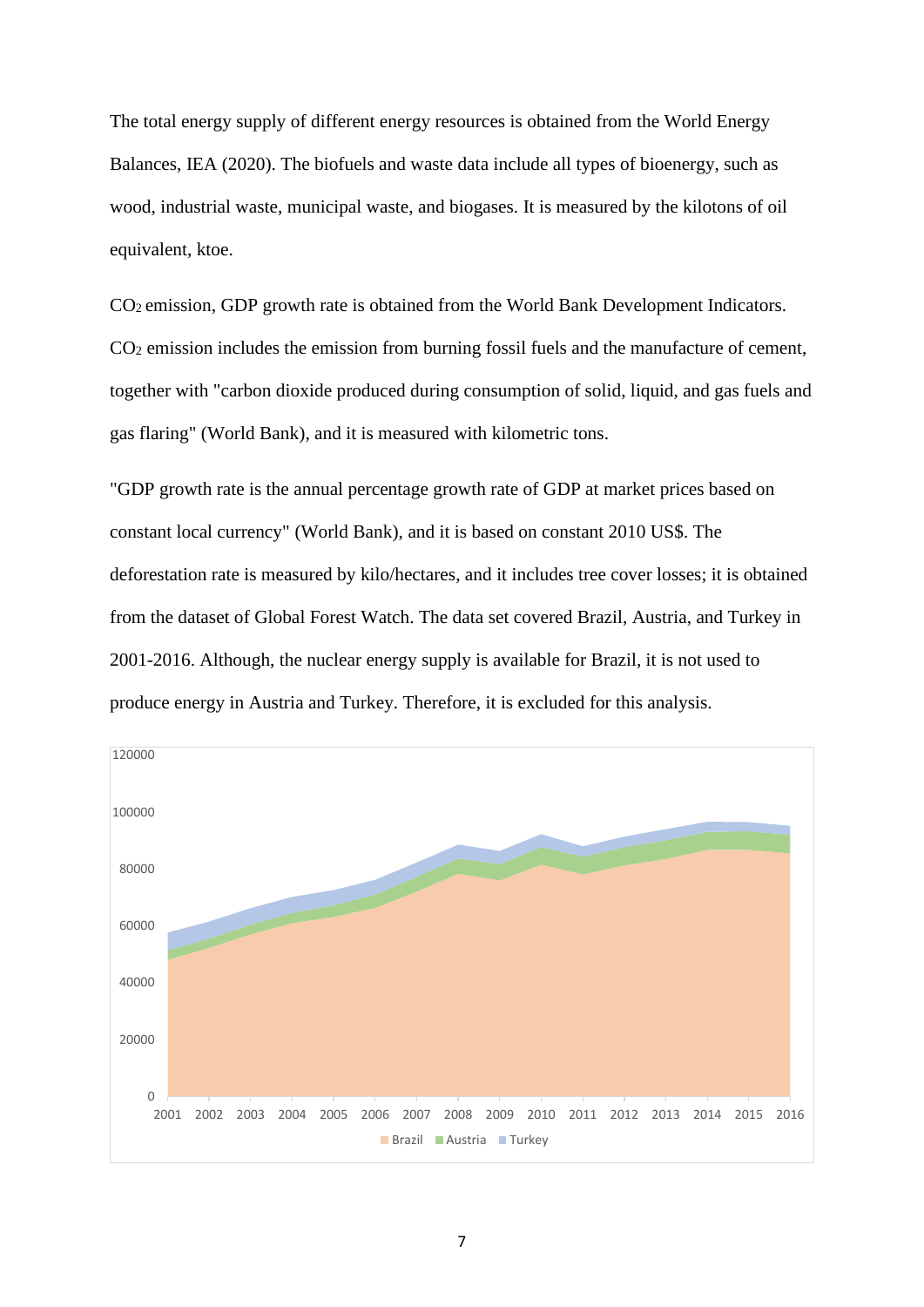#### **Figure 3.** Total Energy Supply from Biofuels and Waste (ktoe)

Figure 3 shows the chosen countries' total energy supply from biofuels and waste. Brazil has the highest energy supply from biofuels and waste. Austria and Turkey fell behind Brazil. They have very similar supply levels.

To analyze the relationship between the data by using ordinary least square (OLS) and fully modified ordinary least square (FM-OLS) methods. The two methods are used together because the OLS method may lead to a critical endogeneity and similarity problem (Bilgili & Ozturk, 2015). Philips and Hansen formed the FM-OLS model in 1990 to present the best estimates for cointegrated regressions (Philips, 1993). FM-OLS is used for "modifying the least square to account for serial correlation effects and for the endogeneity in the regressors that results from the existence of a cointegrating relationship," according to Philips (1993). For this paper, we choose to use the FM-OLS model since, with robustness check, the results obtained from FM-OLS will be the same and significant. (Suleiman et al.,2020)

The use of OLS and FM-OLS follows these steps; firstly, the unit root test is used to see whether there is an autocorrelation problem. We use the Dickey-Fuller test, and the data is not correlated for the OLS models. Also, the results are improved with the FM-OLS models.

Secondly, the following models are formed.

$$
CO_{2\,kt} = u_0 + u_1 BS_{kt} + u_2 GDPG_{kt} + u_3 DF_{kt} + \delta_{kt}
$$
 (1)

We develop Model (1), where  $CO<sub>2</sub>$ <sub>kt</sub> is the  $CO<sub>2</sub>$  emission for country k in t time, BS<sub>kt</sub> refers to the total biofuels and waste supply for country  $k$  in t time, GDPG<sub>kt</sub> represents GDP growth rate (annual, %). DF<sub>kt</sub> is the deforestation rate for country k in t time. Model (1) aims to measure the environmental and societal effects of bioenergy, together with the other related variables.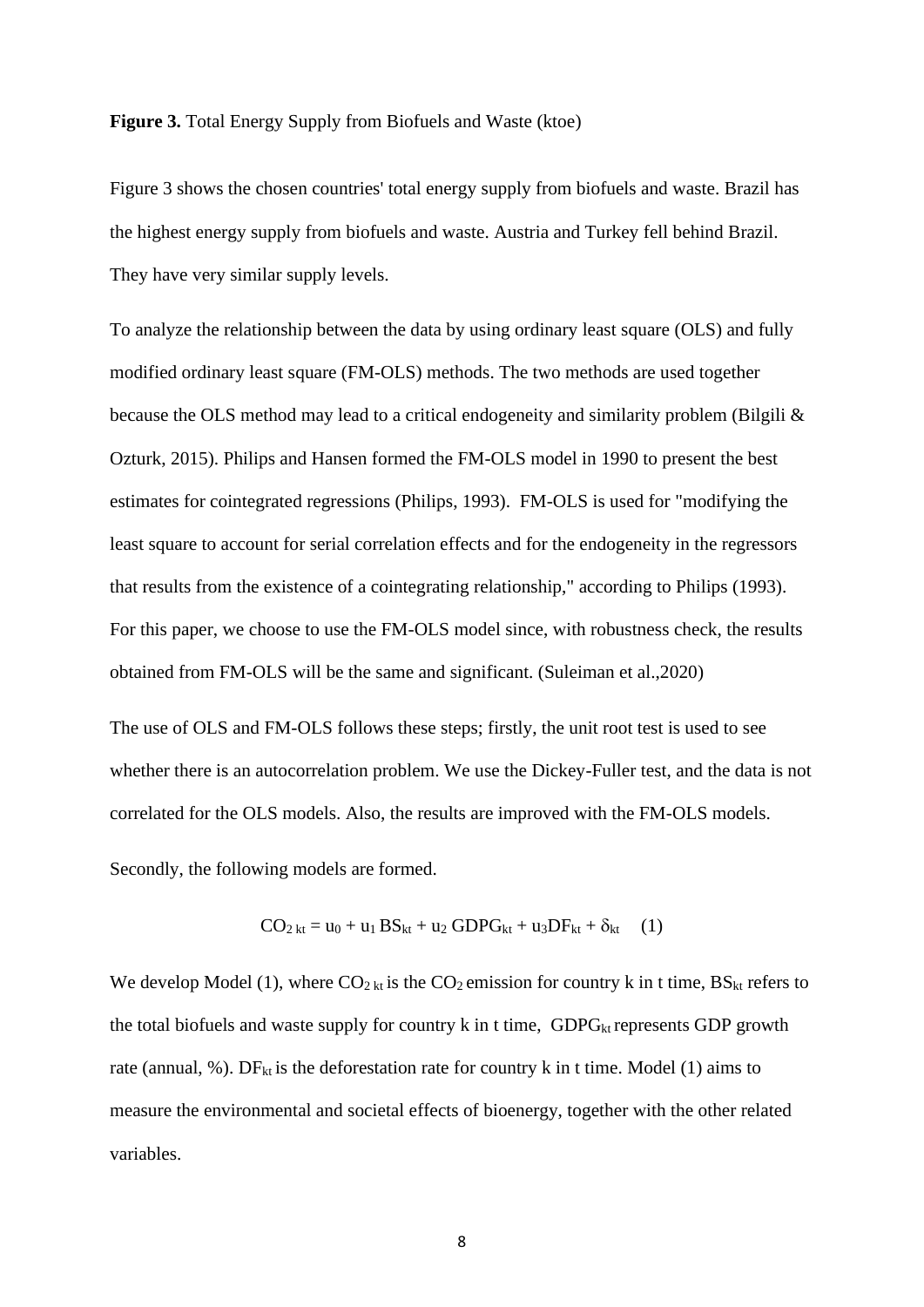$$
GDPG_{kt} = u_0 + u_1BS_{kt} + u_2COAL_{kt} + u_3HYDRO_{kt} + u_4NATURALGAS_{kt} + u_5OIL_{kt} + u_6OTHERRENEWABLES_{kt} + \delta_{kt}
$$
 (2)

We also develop Model (2), where GDPG  $_{kt}$  is the GDP growth rate (annual, %) for country k in t time,  $BS_{kt}$  is the level of the total biofuels and waste supply for country k in t time,  $COAL_{kt}$  refers to the level of the total coal supply for country k in t time,  $HYDRO_{kt}$  represents the level of total energy supply from hydropower for country  $k$  in t time, NATURALGAS $_{kt}$ and  $\text{OIL}_{kt}$  refer to the level of energy supply from the natural gas and oil for country k in t time, and OTHERRENEWABLES<sub>kt</sub> is the level of the total renewable energy sources such as wind, solar, geothermal, etc. for country k in t time. Model (2) aims to show how the total supply of biomass affects the GDP growth rate, an economic indicator, with other energy resources for different countries at different times.

#### **4. Findings**

The first country observed will be Brazil for 2001-2016. Brazil is one of the top countries that meet its energy demand with biofuels and waste. Therefore, it is important to analyze the effects of this high level of high usage. Following two regressions are going to be used for the analysis;

$$
CO_{2\,kt} = u_0 + u_1\,BS_{kt} + u_2\,GDPG_{kt} + u_3DF_{kt} + \delta_{kt} \quad (1)
$$

The first equation will show the environmental (and also social effects) of using biomass energy. The results are;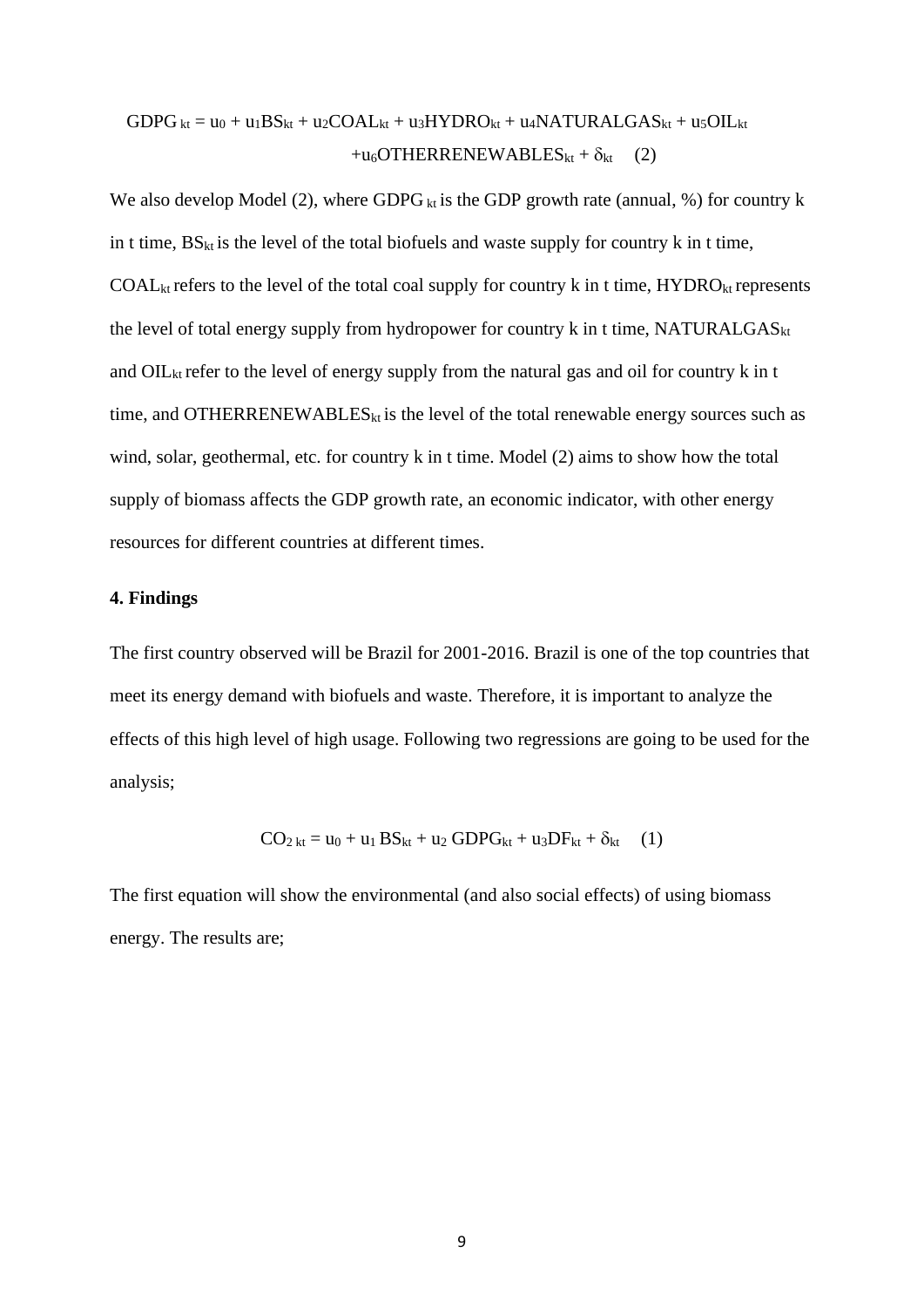| Variable                                                                                                                         | Coefficient                                                                       | Std. Error                                                                                                                           | t-Statistic                                     | Prob.                                                                |
|----------------------------------------------------------------------------------------------------------------------------------|-----------------------------------------------------------------------------------|--------------------------------------------------------------------------------------------------------------------------------------|-------------------------------------------------|----------------------------------------------------------------------|
| BS<br>GDPG<br>DF<br>C                                                                                                            | 4.371701<br>$-4022.329$<br>1.43E-12<br>78780.79                                   | 0.664409<br>2705.601<br>6.89E-13<br>50328.74                                                                                         | 6.579834<br>$-1.486668$<br>2.069554<br>1.565324 | 0.0000<br>0.1629<br>0.0607<br>0.1435                                 |
| R-squared<br>Adjusted R-squared<br>S.E. of regression<br>Sum squared resid<br>Log likelihood<br>F-statistic<br>Prob(F-statistic) | 0.845364<br>0.806705<br>31389.99<br>1.18E+10<br>-186.0695<br>21.86714<br>0.000037 | Mean dependent var<br>S.D. dependent var<br>Akaike info criterion<br>Schwarz criterion<br>Hannan-Quinn criter.<br>Durbin-Watson stat |                                                 | 404700.4<br>71397.07<br>23.75868<br>23.95183<br>23.76857<br>1.242659 |

**Table 1.** OLS for Brazil

NOTE: Before analyzing the results, it is important to note the significance level for the regressions is equal to 0.05.

Table 1 shows the OLS results for Brazil. It includes the intercept term and the independent variables in the regression. First, the statistical significance of the independent variables should be checked. It is obvious that whereas biomass supply is statistically significant, the others are not. They are not contributing to explain the dependent variable,  $CO<sub>2</sub>$  emission. Also, it is important to note that the probability level of the deforestation rate is just slightly higher than the Model's significance level. The coefficient of the biomass supply is positive; that is, as the more energy from biomass is supplied, the more carbon emission increases. It coincides with our idea that using biomass for meeting energy demand has adverse environmental effects, which may widen in the future. The Model's adjusted  $\mathbb{R}^2$  shows that the Model is good enough to explain the dependent variable, which is not surprising since the Fstatistics show that the Model is jointly significant. However, relying solely on the OLS model is not enough. Therefore, the following FM-OLS model is constructed as well.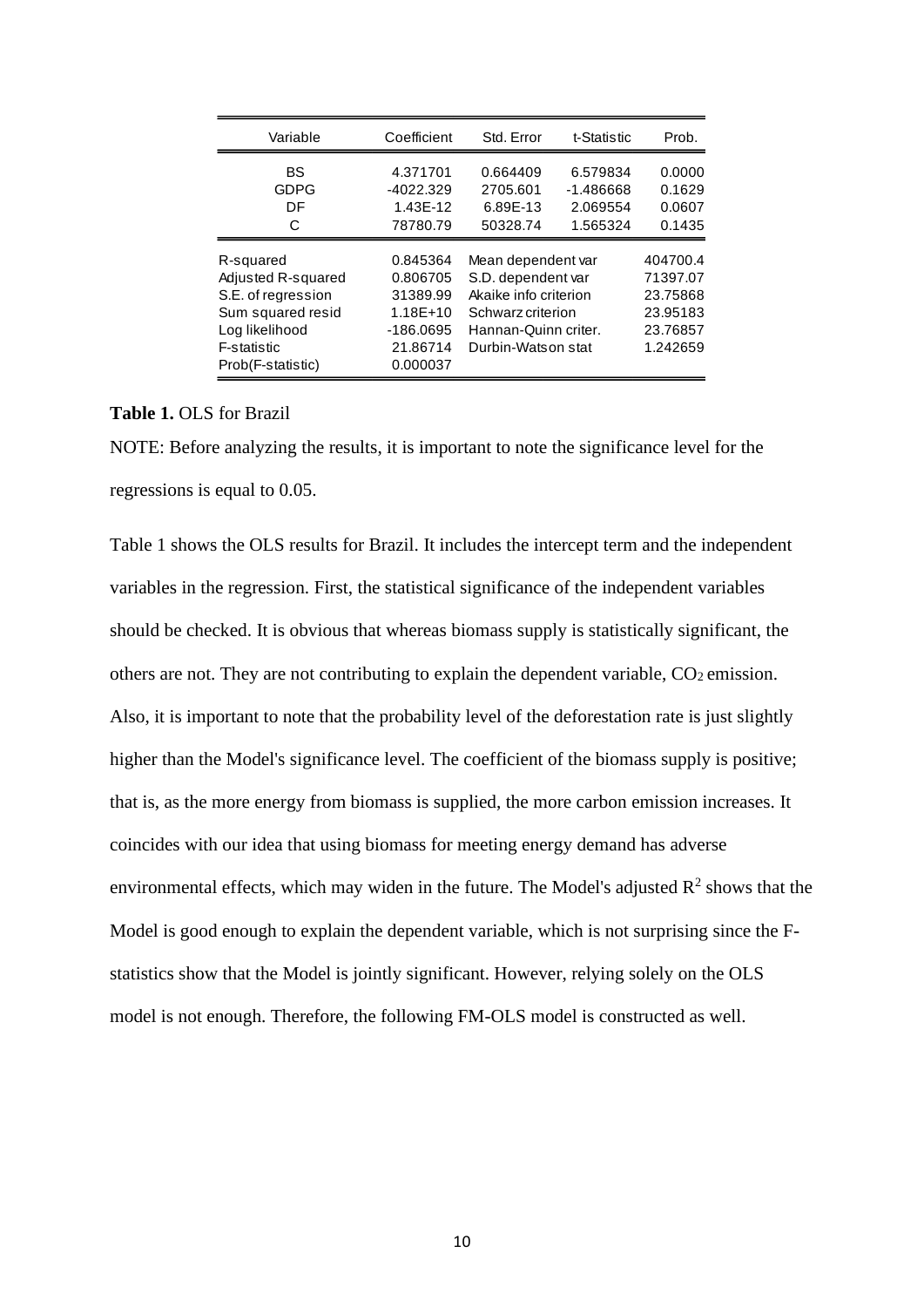| Variable                                                                   | Coefficient                                     | Std. Error                                                    | t-Statistic                                     | Prob.                                |
|----------------------------------------------------------------------------|-------------------------------------------------|---------------------------------------------------------------|-------------------------------------------------|--------------------------------------|
| BS<br><b>GDPG</b><br>DF<br>C                                               | 3.574706<br>$-6022.201$<br>2.08E-12<br>136157.7 | 1.024057<br>3323.589<br>9.29E-13<br>75897.96                  | 3.490730<br>$-1.811957$<br>2.237911<br>1.793957 | 0.0051<br>0.0974<br>0.0469<br>0.1003 |
| R-squared<br>Adjusted R-squared<br>S.E. of regression<br>Long-run variance | 0.804725<br>0.751469<br>35661.04<br>1.40E+09    | Mean dependent var<br>S.D. dependent var<br>Sum squared resid |                                                 | 409184.9<br>71532.53<br>$1.40E + 10$ |

## **Table 2.** FM-OLS Results for Brazil

FM-OLS analysis for Brazil gives us a better understanding of the individual effects of the independent variables. Following the same procedure as before, table 2 shows that the biomass supply is significant and has a positive coefficient, same as the OLS analysis. GDP growth is insignificant; it is not an expected result since we expect to have a positive relationship between GDP growth and  $CO<sub>2</sub>$  emission however; Brazil's GDP rate did not follow a consistent path. The GDP growth rates fell into the negative levels between 2014- 2016 due to the economic crisis. Vartanian and de Souza Garbe (2019) stated that" between 2014 and 2016, the Brazilian economy faced one of the worst recessions in history." Therefore, we cannot expect to have a normal relationship between GDP growth and  $CO<sub>2</sub>$ emission. The most important difference from the OLS is that the deforestation rate is significant at the FM-OLS model, and it has a positive coefficient. It means that the increase in the deforestation rate will also increase the emission levels. According to the IEA (2020), primary solid biofuels, provided directly from the forests and agriculture, are highly used to produce energy, especially electricity. This causes an increase in the deforestation rate; when combined with high biomass usage, the  $CO<sub>2</sub>$  emission increases, affecting society. Although the adjusted  $R^2$  from FM-OLS is not high as in the OLS model, it is still high enough to explain the Model.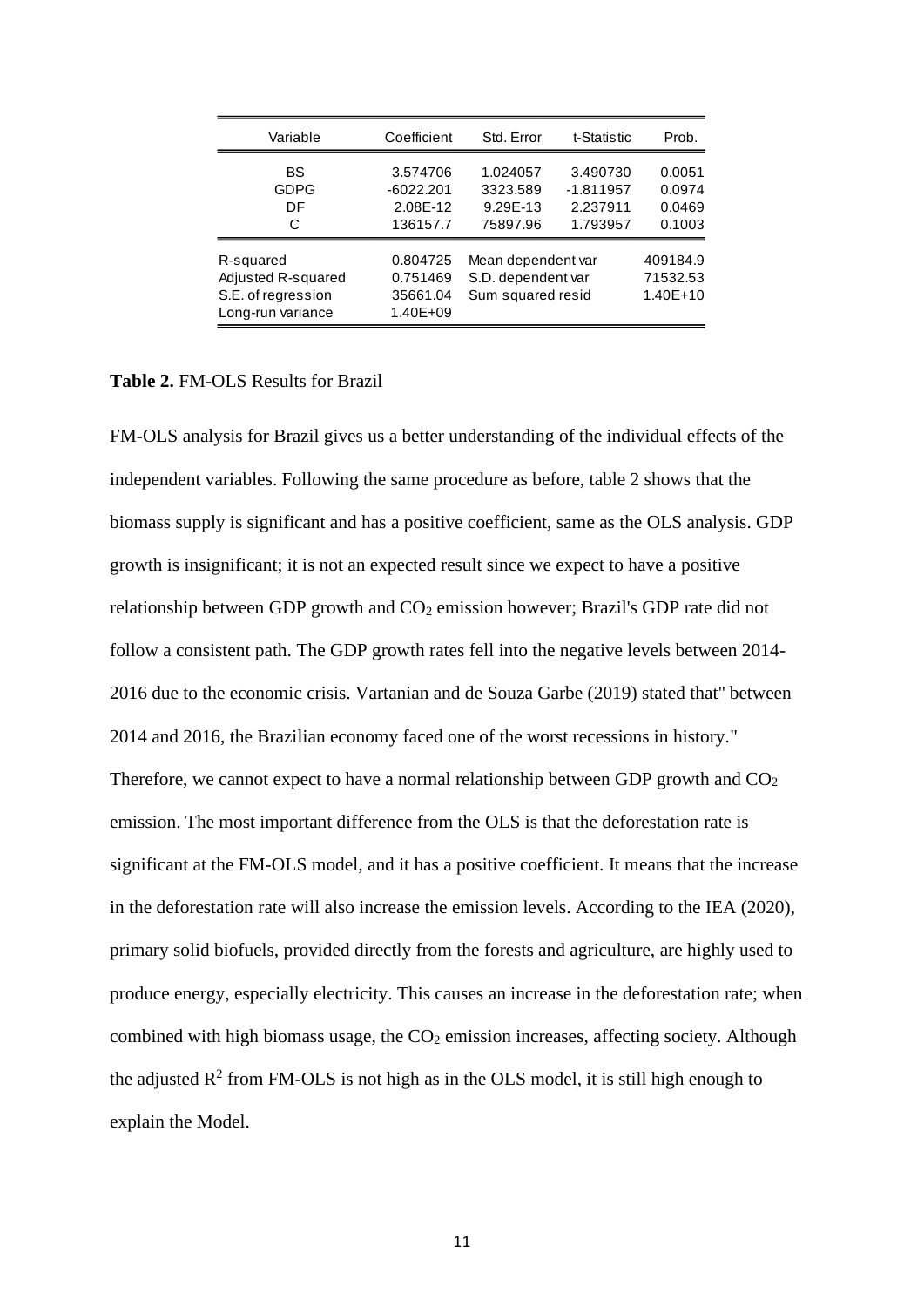We will repeat the same processes for Austria. Although its total energy supply from biofuels and waste is not high as Brazil's, it still has a significant level of biomass supply. Table 3 shows the OLS results for Austria.

| Variable                                                                                                                                | Coefficient                                                                             | Std. Error                                                                                                                           | t-Statistic                                      | Prob.                                                                |
|-----------------------------------------------------------------------------------------------------------------------------------------|-----------------------------------------------------------------------------------------|--------------------------------------------------------------------------------------------------------------------------------------|--------------------------------------------------|----------------------------------------------------------------------|
| GDPG<br>BS<br>DF<br>С                                                                                                                   | 1039.195<br>$-2.244312$<br>$-1.91E - 14$<br>79346.74                                    | 476.7669<br>0.636020<br>9.29E-14<br>3665.114                                                                                         | 2.179671<br>-3.528681<br>$-0.205790$<br>21.64919 | 0.0499<br>0.0042<br>0.8404<br>0.0000                                 |
| R-squared<br>Adjusted R-squared<br>S.E. of regression<br>Sum squared resid<br>Log likelihood<br><b>F-statistic</b><br>Prob(F-statistic) | 0.646720<br>0.558401<br>3100.330<br>$1.15E + 08$<br>$-149.0298$<br>7.322479<br>0.004758 | Mean dependent var<br>S.D. dependent var<br>Akaike info criterion<br>Schwarz criterion<br>Hannan-Quinn criter.<br>Durbin-Watson stat |                                                  | 68868.13<br>4665.452<br>19.12872<br>19.32187<br>19.13861<br>0.753005 |

# **Table 3.** OLS results for Austria

From table 3, it is seen that the Biomass Supply and GDP growth are significant in the Model. GDP growth has a positive coefficient, as expected. However, the biomass supply has a negative coefficient, as opposed to the results of Brazil. Also, the deforestation rate is insignificant in the OLS model. Adjusted  $R^2$  of the Model shows that the Model is insufficient to explain relationships we wish to get, although the Model is jointly significant according to the F-statistics. Therefore, the FM-OLS model is once again necessary.

| Variable                                                                   | Coefficient                                          | Std. Error                                                    | t-Statistic                                        | Prob.                                |
|----------------------------------------------------------------------------|------------------------------------------------------|---------------------------------------------------------------|----------------------------------------------------|--------------------------------------|
| GDPG<br>BS<br>DF<br>С                                                      | 1067.713<br>$-2.604047$<br>$-1.82E - 14$<br>80582.73 | 348.4593<br>0.501641<br>6.78E-14<br>2968.911                  | 3.064096<br>$-5.191056$<br>$-0.267762$<br>27.14219 | 0.0108<br>0.0003<br>0.7938<br>0.0000 |
| R-squared<br>Adjusted R-squared<br>S.E. of regression<br>Long-run variance | 0.697650<br>0.615191<br>2991.202<br>5072979.         | Mean dependent var<br>S.D. dependent var<br>Sum squared resid |                                                    | 68932.00<br>4821.955<br>98420214     |

### **Table 4.** FM-OLS results for Austria

First of all, it is important to note that, with FM-OLS, the adjusted  $R^2$  of the Model improved; that is, the Model becomes better at explaining the relationship between the variables. Biomass supply and GDP growth are again significant for this Model, whereas deforestation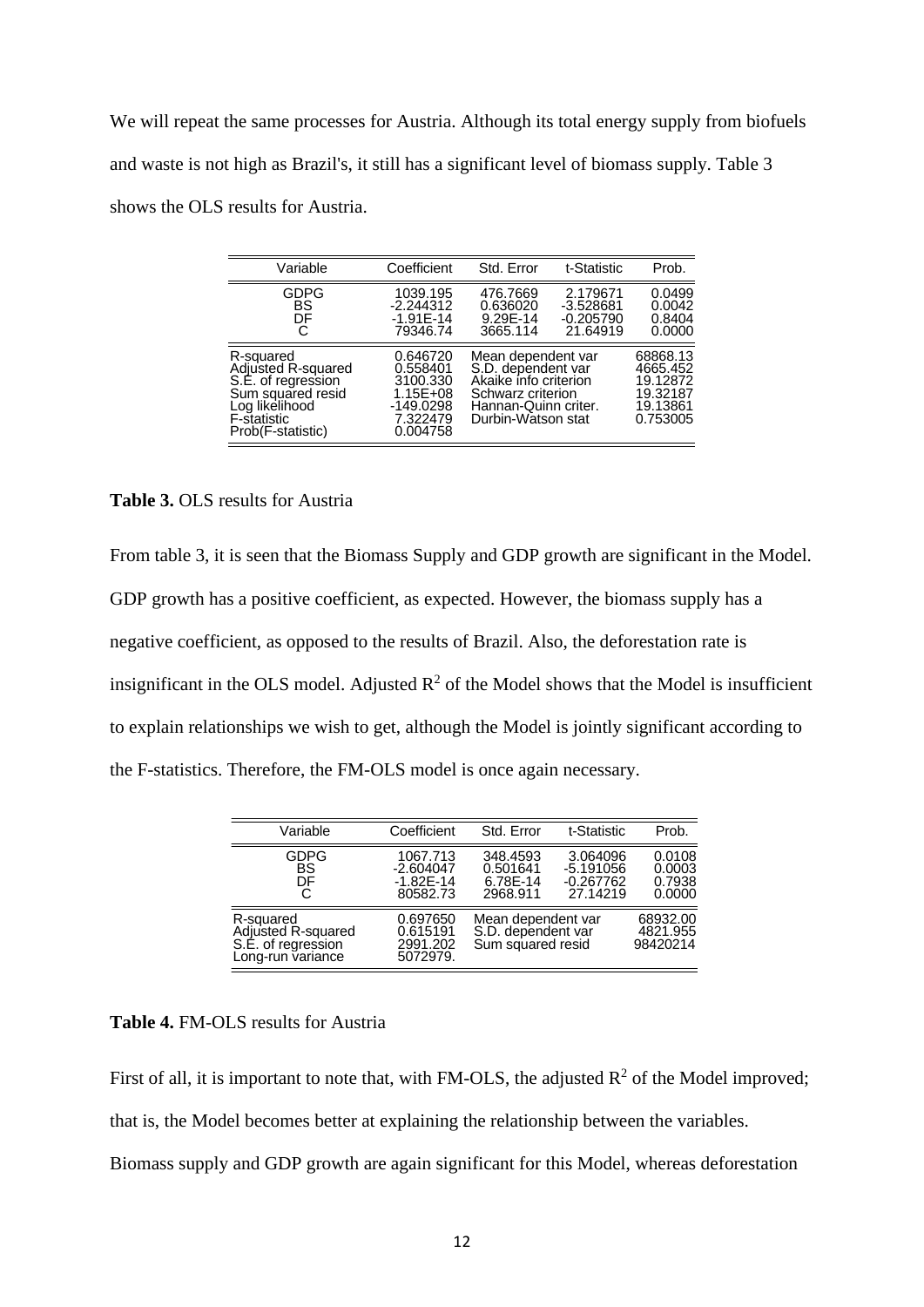is not. Although the overall Model is improved, the insignificance of these variables should be analyzed. First of all, the one reason why we cannot get the result we expected is that the  $CO<sub>2</sub>$ emission has a decreasing trend in Austria, as opposed to Brazil. Also, World Energy Balances, IEA (2020) shows that Austria's total energy supply from conventional energy resources, especially coal, and natural gas follows a decreasing trend. Therefore, it is hard to capture the relationship between  $CO<sub>2</sub>$  emission and biomass supply, although its share increases. Similarly, deforestation rates are decline significantly in Austria in recent years.

Lastly, the same methods will be repeated to analyze Turkey. Turkey does not have high levels of energy supply from biofuels and waste. However, it has a similar amount as Austria. The OLS and FM-OLS results for Turkey will be analyzed together because there are no stand-out differences.

| Variable           | Coefficient | Std. Error            | t-Statistic | Prob.    |
|--------------------|-------------|-----------------------|-------------|----------|
| BS                 | -55.93303   | 3.134574              | -17.84390   | 0.0000   |
| <b>GDPG</b>        | $-366.9011$ | 548.9117              | $-0.668416$ | 0.5165   |
| DF                 | 3.54E-13    | 3.02E-13              | 1.174122    | 0.2631   |
| С                  | 539379.8    | 13390.69              | 40.28022    | 0.0000   |
|                    |             |                       |             |          |
| R-squared          | 0.974868    | Mean dependent var    |             | 283246.6 |
| Adjusted R-squared | 0.968585    | S.D. dependent var    |             | 55235.25 |
| S.E. of regression | 9790.015    | Akaike info criterion |             | 21.42843 |
| Sum squared resid  | 1.15E+09    | Schwarz criterion     |             | 21.62158 |
| Log likelihood     | $-167.4275$ | Hannan-Quinn criter.  |             | 21.43832 |
| F-statistic        | 155.1608    | Durbin-Watson stat    |             | 1.871641 |
| Prob(F-statistic)  | 0.000000    |                       |             |          |

**Table 5.** OLS results for Turkey

| Variable                                                                   | Coefficient                                      | Std. Error                                                    | t-Statistic                                        | Prob.                                |
|----------------------------------------------------------------------------|--------------------------------------------------|---------------------------------------------------------------|----------------------------------------------------|--------------------------------------|
| BS<br><b>GDPG</b><br>DF<br>C                                               | -52.92624<br>$-770.1153$<br>2.28E-13<br>530200.8 | 2.542964<br>506.7692<br>2.27E-13<br>10119.66                  | $-20.81282$<br>$-1.519657$<br>1.006566<br>52.39313 | 0.0000<br>0.1568<br>0.3358<br>0.0000 |
| R-squared<br>Adjusted R-squared<br>S.E. of regression<br>Long-run variance | 0.969760<br>0.961513<br>10136.56<br>52392586     | Mean dependent var<br>S.D. dependent var<br>Sum squared resid |                                                    | 289158.6<br>51669.08<br>1.13E+09     |

**Table 6.** FM-OLS results for Turkey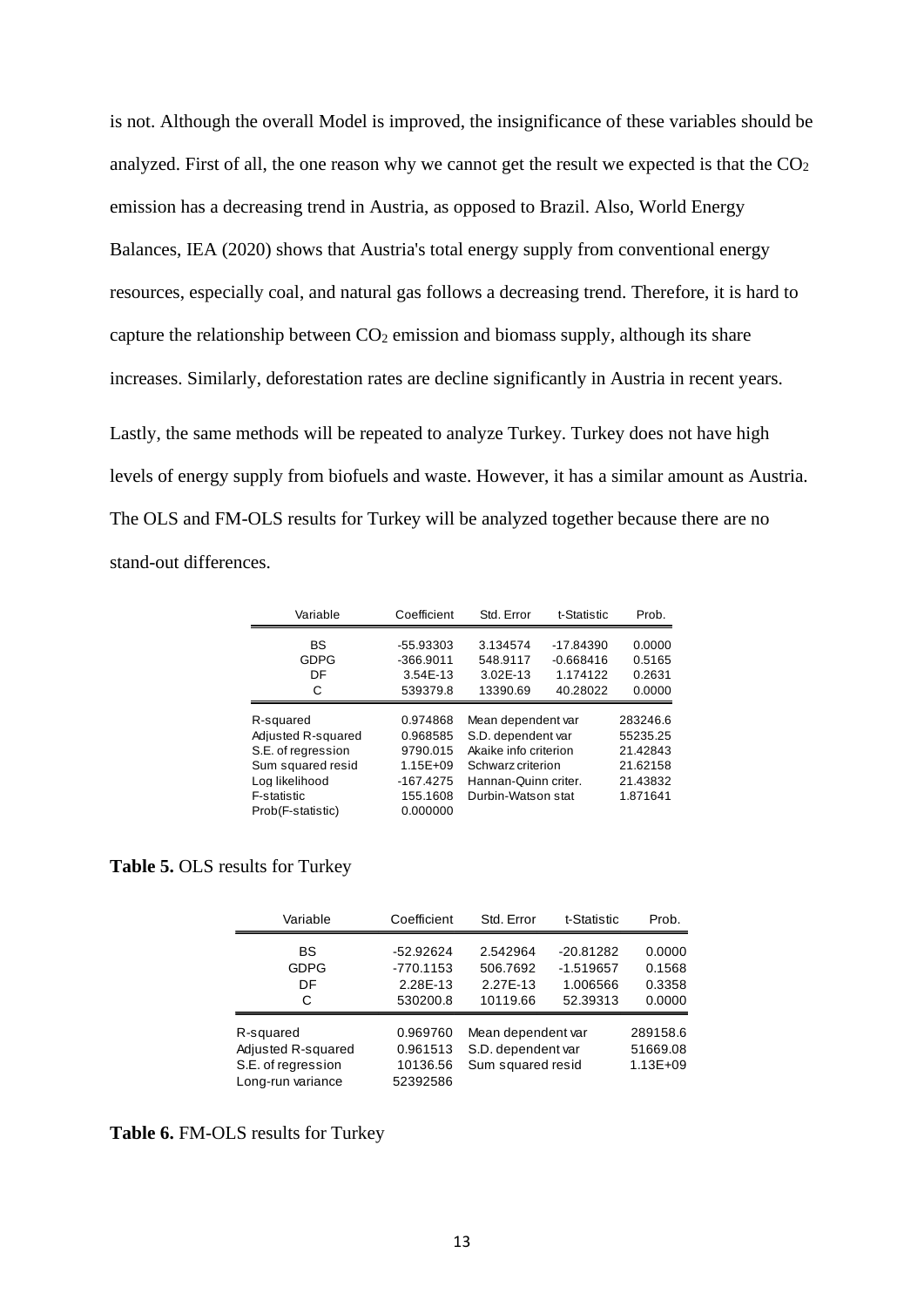According to both tables, the Model seems good enough to explain relationships based on their adjusted  $\mathbb{R}^2$  values. However, the independent variables are insignificant in both models; GDP growth and deforestation rate. At the same time, the biomass supply is significant and has a negative coefficient. Similar to Austria, this result is not expected. When the GDP growth rate of Turkey is analyzed, it is seen that there is no consistent trend. There are fluctuations, which may harm the relationship between  $CO<sub>2</sub>$  emission and GDP growth. Also, the CO<sup>2</sup> emission in Turkey has an increasing trend as opposed to Austria. Increasing emissions of Turkey and Brazil can be explained by the fact that these are not developed countries and maybe fell behind shifting to cleaner energy resources. Also, as opposed to Austria and Brazil, the total energy supply from biofuels and waste is decreasing in Turkey. Therefore, it is hard to obtain a significant relationship. In addition, the shares of conventional energy resources, coal, oil, and natural gas, in total supply are significantly higher than the other two countries. Therefore, analyzing the effects of using biomass solely is not easy to capture.

In order to measure the economic effects of the bioenergy, Model (2) will be used. We wish to see how bioenergy supply stands out between the other energy resources and how it contributes to the economic growth of the countries. The significance level of the regressions is 0.05.

 $GDPG_{kt} = u_0 + u_1BS_{kt} + u_2COAL_{kt} + u_3HYDRO_{kt} + u_4NATURALGAS_{kt} + u_5OIL_{kt}$ +u<sub>6</sub>OTHERRENEWABLES<sub>kt</sub> +  $\delta_{kt}$  (2)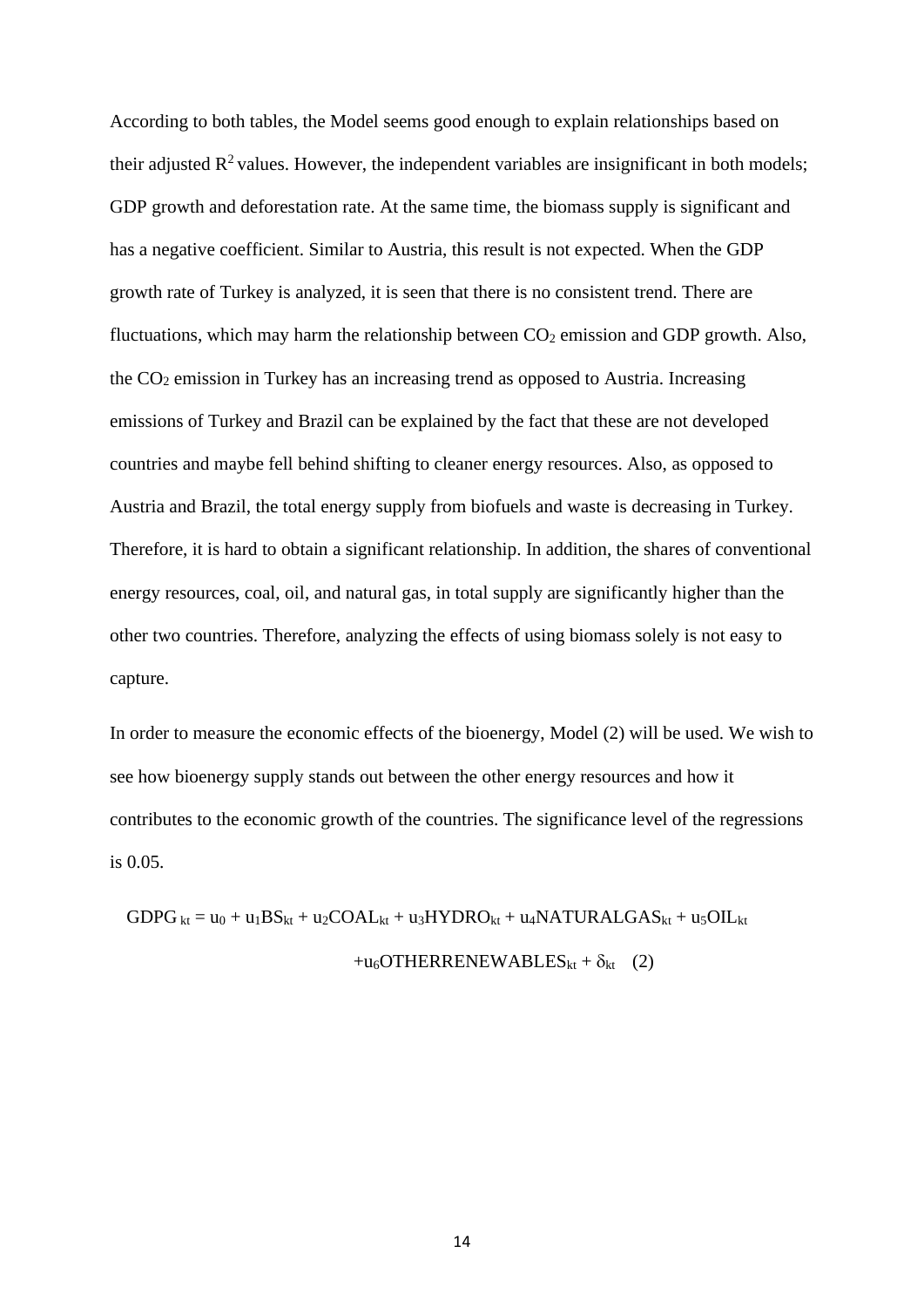| Variable                                                                                                                                | Coefficient                                                                                    | Std. Error                                                                                                                           | t-Statistic                                                                                  | Prob.                                                                |
|-----------------------------------------------------------------------------------------------------------------------------------------|------------------------------------------------------------------------------------------------|--------------------------------------------------------------------------------------------------------------------------------------|----------------------------------------------------------------------------------------------|----------------------------------------------------------------------|
| BS<br>COAL<br><b>HYDRO</b><br><b>NATURALGAS</b><br>OIL.<br><b>OTHERRENEWABLES</b>                                                       | 0.000260<br>0.001767<br>6.79E-05<br>$-0.000462$<br>$-9.23E - 05$<br>$-0.003116$<br>$-21.68659$ | 0.000257<br>0.000881<br>0.000431<br>0.000460<br>0.000126<br>0.000868<br>14.13077                                                     | 1.011012<br>2.006753<br>0.157593<br>$-1.004628$<br>$-0.734547$<br>$-3.591195$<br>$-1.534707$ | 0.3384<br>0.0757<br>0.8783<br>0.3413<br>0.4813<br>0.0058<br>0.1592   |
| R-squared<br>Adjusted R-squared<br>S.E. of regression<br>Sum squared resid<br>Log likelihood<br><b>F-statistic</b><br>Prob(F-statistic) | 0.768854<br>0.614756<br>1.929432<br>33.50439<br>-28.61572<br>4.989392<br>0.016161              | Mean dependent var<br>S.D. dependent var<br>Akaike info criterion<br>Schwarz criterion<br>Hannan-Quinn criter.<br>Durbin-Watson stat |                                                                                              | 2.478591<br>3.108577<br>4.451965<br>4.789972<br>4.469273<br>3.108284 |

**Table 7.** OLS Estimation for Brazil

Table 7 shows the results of OLS estimation for Brazil. When we check the significance of the independent variables based on their p-values, it can be observed that other renewable energy sources have significant p-value; however, the coefficient of the different renewable energy sources is negative, which means that less usage of these resources will increase the GDP growth rate of Brazil. This can result from the fact that the energy supply obtained from conventional energy resources is much higher than the renewable energy resources.

Therefore, it is hard to obtain a direct relationship. The total energy supply from biofuels and waste seems insignificant, which is opposite to our expectation since the energy supply from biofuels and waste is very high in Brazil. Therefore, the OLS estimation model is not good enough to see better results, so we also use the FMOLS model.

| Variable                                                                         | Coefficient                                                                                  | Std. Error                                                                       | t-Statistic                                                                                | Prob.                                                              |
|----------------------------------------------------------------------------------|----------------------------------------------------------------------------------------------|----------------------------------------------------------------------------------|--------------------------------------------------------------------------------------------|--------------------------------------------------------------------|
| BS<br>COAL<br><b>HYDRO</b><br><b>NATURALGAS</b><br>OIL<br><b>OTHERRENEWABLES</b> | 0.000281<br>0.001927<br>2.54E-05<br>$-0.000532$<br>$-8.73E - 05$<br>$-0.003016$<br>-23.19590 | 0.000120<br>0.000407<br>0.000222<br>0.000255<br>7.87E-05<br>0.000392<br>6.966047 | 2.340101<br>4.736465<br>0.114346<br>$-2.088163$<br>$-1.109449$<br>-7.694810<br>$-3.329851$ | 0.0474<br>0.0015<br>0.9118<br>0.0702<br>0.2995<br>0.0001<br>0.0104 |
| R-squared<br>Adjusted R-squared<br>S.E. of regression<br>Long-run variance       | 0.768464<br>0.594812<br>2.039243<br>0.731226                                                 | Mean dependent var<br>S.D. dependent var<br>Sum squared resid                    |                                                                                            | 2.551170<br>3.203619<br>33.26809                                   |

**Table 8.** FM-OLS Estimation for Brazil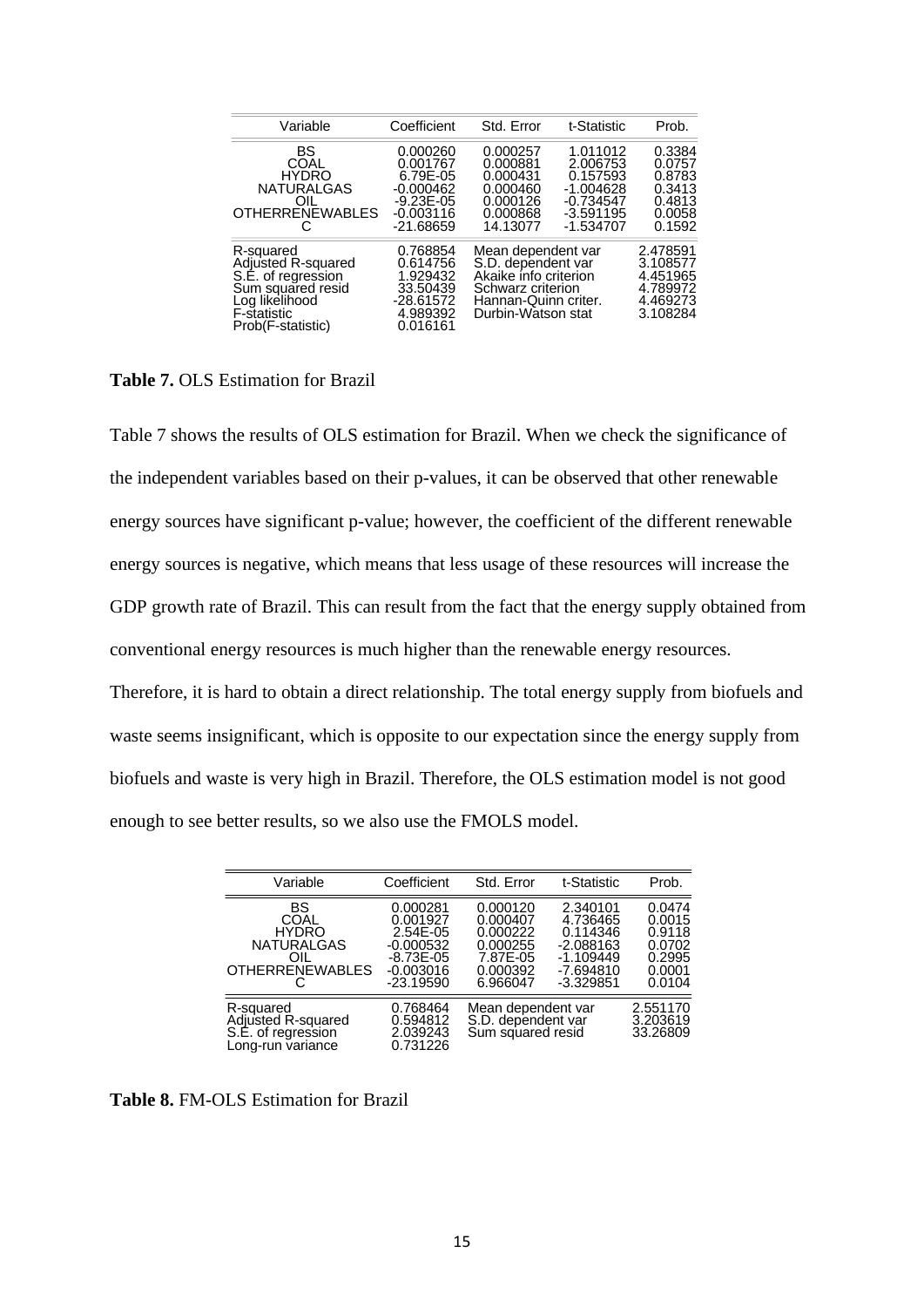After using the FM-OLS model, it can be seen that the level of total biomass supply and the level of total coal supply become significant based on their p-values which are less than the value 0.05. Moreover, their coefficients are positive, which means the dependent variable, the biomass supply, and the coal supply move together, contributing to the GDP growth. Although these variables became more significant, they may improve the Model by less than expected because the adjusted R-squared decreased compared to the OLS model.

| Variable                                                                                                                         | Coefficient                                                                                | Std. Error                                                                                                                           | t-Statistic                                                                                  | Prob.                                                                |
|----------------------------------------------------------------------------------------------------------------------------------|--------------------------------------------------------------------------------------------|--------------------------------------------------------------------------------------------------------------------------------------|----------------------------------------------------------------------------------------------|----------------------------------------------------------------------|
| BS<br>COAL<br><b>HYDRO</b><br><b>NATURALGAS</b><br>OIL<br><b>OTHERRENEWABLES</b><br>C                                            | -7.78E-05<br>0.006330<br>$-0.000432$<br>0.000461<br>$-0.001030$<br>0.005460<br>$-11.84643$ | 0.000805<br>0.001952<br>0.001796<br>0.001188<br>0.001040<br>0.004088<br>14.62726                                                     | $-0.096661$<br>3.243306<br>$-0.240467$<br>0.388100<br>$-0.990273$<br>1.335705<br>$-0.809887$ | 0.9251<br>0.0101<br>0.8154<br>0.7070<br>0.3479<br>0.2144<br>0.4389   |
| R-squared<br>Adjusted R-squared<br>S.E. of regression<br>Sum squared resid<br>Log likelihood<br>F-statistic<br>Prob(F-statistic) | 0.684827<br>0.474711<br>1.255960<br>14.19693<br>$-21.74651$<br>3.259287<br>0.054761        | Mean dependent var<br>S.D. dependent var<br>Akaike info criterion<br>Schwarz criterion<br>Hannan-Quinn criter.<br>Durbin-Watson stat |                                                                                              | 1.427983<br>1.732914<br>3.593314<br>3.931322<br>3.610623<br>2.554683 |

**Table 9.** OLS Estimation for Austria

Table 9. shows that the results of OLS estimation for Austria and all independent variables are insignificant except the level of total coal supply based on their p-values. Therefore, we use the FM-OLS model to make the Model (2) better.

| Variable                                                                         | Coefficient                                                                                | Std. Error                                                                       | t-Statistic                                                                                  | Prob.                                                              |
|----------------------------------------------------------------------------------|--------------------------------------------------------------------------------------------|----------------------------------------------------------------------------------|----------------------------------------------------------------------------------------------|--------------------------------------------------------------------|
| BS<br>COAL<br><b>HYDRO</b><br><b>NATURALGAS</b><br>OIL<br><b>OTHERRENEWABLES</b> | $-0.000262$<br>0.006348<br>$-0.000547$<br>0.000448<br>$-0.001123$<br>0.006525<br>-9.668646 | 0.000478<br>0.001086<br>0.001002<br>0.000657<br>0.000626<br>0.002259<br>8.578055 | $-0.548062$<br>5.847096<br>$-0.546468$<br>0.681936<br>$-1.794180$<br>2.887783<br>$-1.127137$ | 0.5986<br>0.0004<br>0.5996<br>0.5145<br>0.1105<br>0.0203<br>0.2924 |
| R-squared<br>Adjusted R-squared<br>S.E. of regression<br>Long-run variance       | 0.682052<br>0.443590<br>1.337589<br>0.480384                                               | Mean dependent var<br>S.D. dependent var<br>Sum squared resid                    |                                                                                              | 1.438704<br>1.793187<br>14.31316                                   |

**Table 10.** FMOLS Estimation for Austria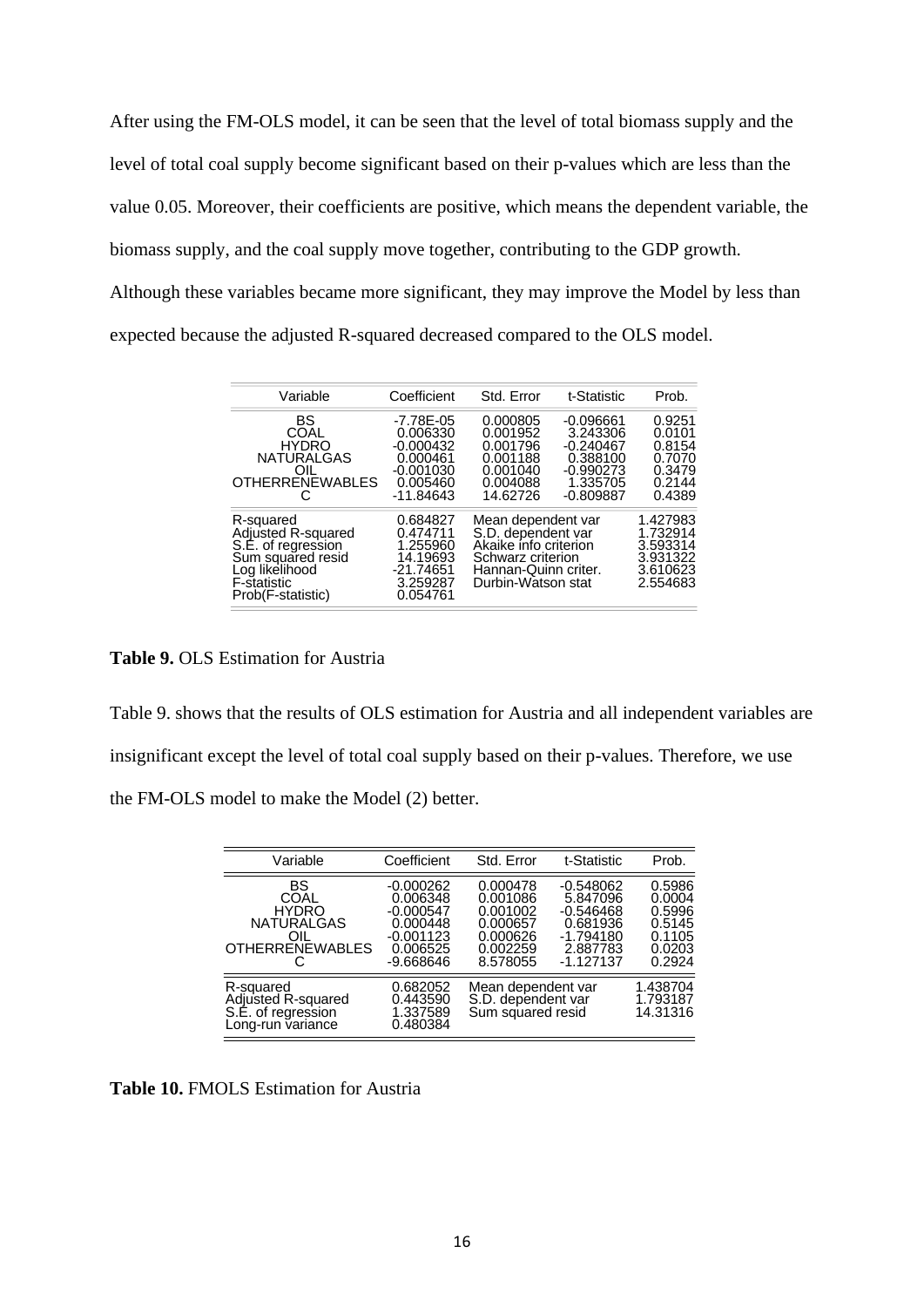According to Table 10. the level of total coal supply and the level of other renewables supply such as solar, wind, etc. became more significant to explain the dependent variable, and their coefficients are positive, which means there is a positive relationship between the GDP growth rate and the total supply of other renewables energy & total coal supply. According to IEA, Austria imported 97% of its total consumption of coal in 2016. It can be considered as Austria imports raw material and then turns out high valuable consumption tools such as electricity or liquid fuel with high quality. However, the level of total biomass supply is insignificant in contrast to what we expect. Also, the adjusted R-squared decreased in the FM-OLS model.

The OLS and FM-OLS tables for Turkey are given below together;

| Variable                                                                                                                         | Coefficient                                                                               | Std. Error                                                                                                                           | t-Statistic                                                                               | Prob.                                                                |
|----------------------------------------------------------------------------------------------------------------------------------|-------------------------------------------------------------------------------------------|--------------------------------------------------------------------------------------------------------------------------------------|-------------------------------------------------------------------------------------------|----------------------------------------------------------------------|
| BS<br>COAL<br><b>HYDRO</b><br><b>NATURALGAS</b><br>OIL<br><b>OTHERRENEWABLES</b>                                                 | $-0.003067$<br>$-0.001225$<br>0.003896<br>0.000476<br>0.000697<br>$-0.002624$<br>10.85903 | 0.009212<br>0.000790<br>0.002732<br>0.000653<br>0.001736<br>0.003158<br>58.28273                                                     | $-0.332903$<br>$-1.550624$<br>1.426373<br>0.728782<br>0.401385<br>$-0.831179$<br>0.186316 | 0.7468<br>0.1554<br>0.1875<br>0.4847<br>0.6975<br>0.4274<br>0.8563   |
| R-squared<br>Adjusted R-squared<br>S.E. of regression<br>Sum squared resid<br>Log likelihood<br>F-statistic<br>Prob(F-statistic) | 0.598203<br>0.330339<br>3.903719<br>137.1512<br>$-39.89098$<br>2.233232<br>0.134153       | Mean dependent var<br>S.D. dependent var<br>Akaike info criterion<br>Schwarz criterion<br>Hannan-Quinn criter.<br>Durbin-Watson stat |                                                                                           | 5.030084<br>4.770359<br>5.861372<br>6.199380<br>5.878681<br>2.145211 |

**Table 11.** OLS Estimation for Turkey

| Variable                                                                         | Coefficient                                                                             | Std. Error                                                                       | t-Statistic                                                                             | Prob.                                                              |
|----------------------------------------------------------------------------------|-----------------------------------------------------------------------------------------|----------------------------------------------------------------------------------|-----------------------------------------------------------------------------------------|--------------------------------------------------------------------|
| BS<br>COAL<br><b>HYDRO</b><br><b>NATURALGAS</b><br>∩II<br><b>OTHERRENEWABLES</b> | -0.005266<br>$-0.001485$<br>0.003409<br>0.000374<br>0.001043<br>$-0.003009$<br>23.47443 | 0.004521<br>0.000391<br>0.001394<br>0.000321<br>0.000853<br>0.001551<br>28.67985 | -1.164707<br>$-3.801226$<br>2.445974<br>1.165241<br>1.222750<br>$-1.939811$<br>0.818499 | 0.2777<br>0.0052<br>0.0402<br>0.2775<br>0.2562<br>0.0884<br>0.4368 |
| R-squared<br>Adjusted R-squared<br>S.E. of regression<br>Long-run variance       | 0.540368<br>0.195644<br>3.534085<br>3.665330                                            | Mean dependent var<br>S.D. dependent var<br>Sum squared resid                    |                                                                                         | 5.748756<br>3.940514<br>99.91808                                   |

**Table 12.** FM-OLS Estimation for Turkey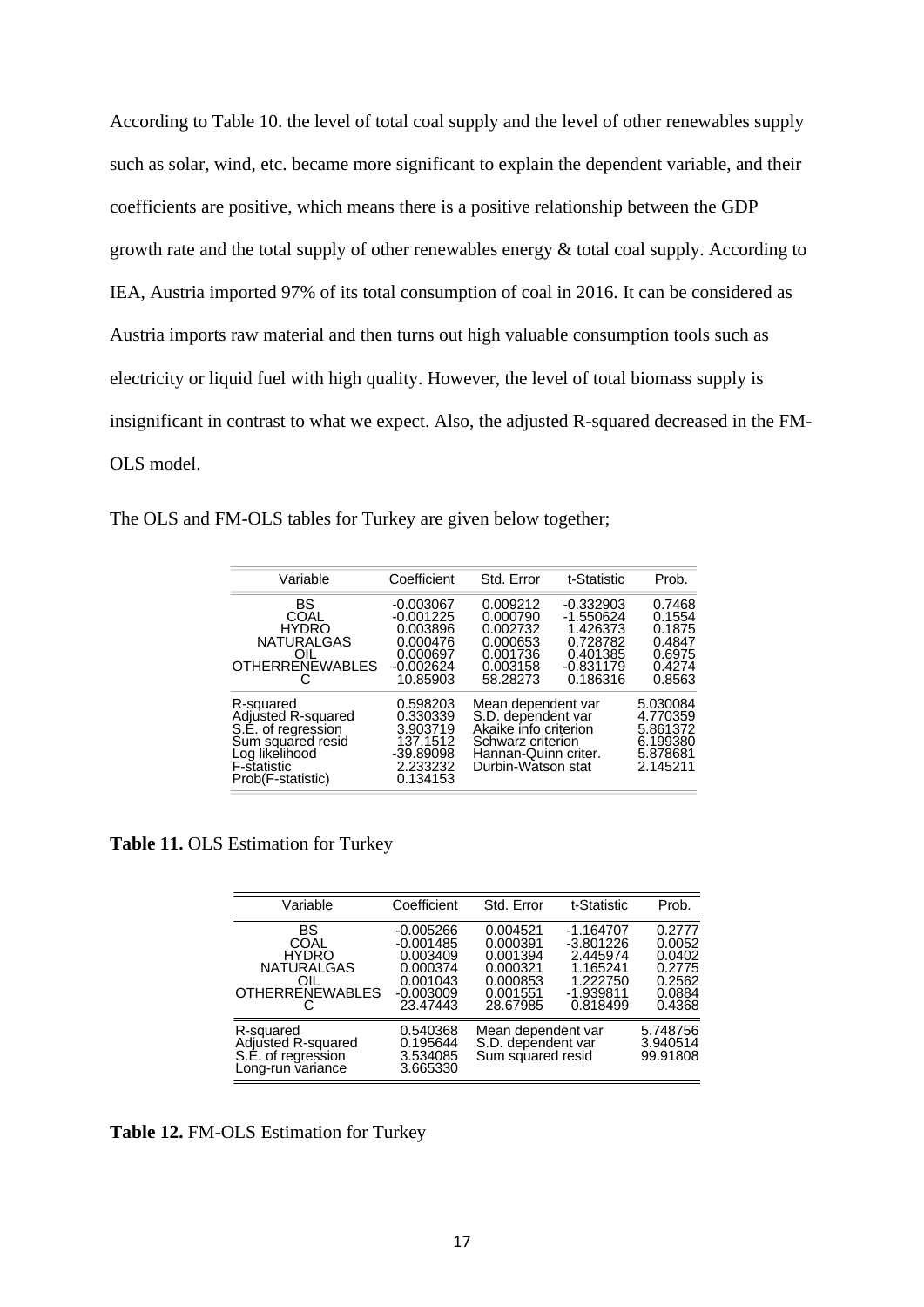The estimation results of OLS and FM-OLS models for Turkey are nearly identical as Austria except for the coefficients of total other renewable energy supply and the total supply of coal, which are negative for Turkey, and there is a reverse relationship between the GDP growth rate and using renewable energy  $\&$  coal supply. The high amount of government subsidies and incorrect conditions and tools about giving subsidies may cause this reverse relationship, especially in renewable energy. Also, the share of renewable energy in Turkey is low. Therefore, it is hard to get consistent results.

## **5. Conclusion**

In this paper, we investigate the social, environmental, and economic effects of using bioenergy. Two countries are chosen for analysis; Brazil and Austria, one developing and one developed country. In addition to these, Turkey is added to see our country's position in bioenergy. Although bioenergy is the most used renewable energy resource in the world, it comes with side effects. We expected to see these side effects dominate the benefits of using bioenergy. CO<sub>2</sub> emission is chosen as an indicator for environmental and social effects because  $CO<sub>2</sub>$  emission causes problems such as climate change and global warming. Also, these environmental changes may cause natural disasters, such as flood, and drought, which also causes social problems. People's health can be affected badly, causing work-day losses. For analyzing the economic effects, the GDP growth rate is chosen since it shows the improvement of the countries. GDP growth is regressed together with different energy resources since we wish to see how bioenergy supply behaves. Another important variable is the deforestation rate, used as an independent variable. The deforestation rate shows the losses of the forests, which can be caused by construction and other industrial activities. However, it is also a resource for bioenergy. Therefore, it is added to the analysis. All of these variables are used with the total energy supply from biofuels and waste. To analyze these variables, OLS and FMOLS are used together. Although OLS models are useful for estimating similar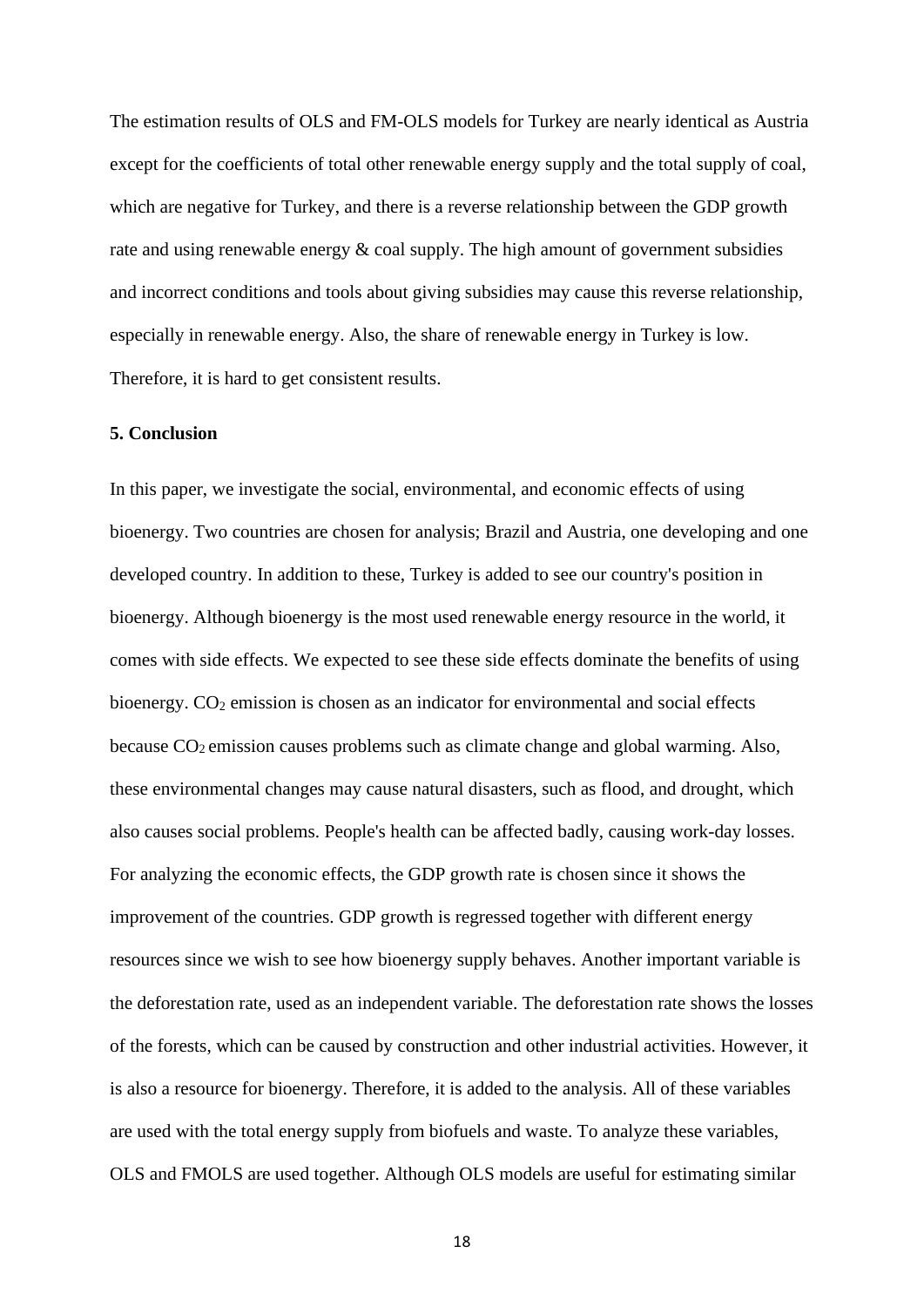work, FMOLS is also added because it eliminates the similarity bias in the OLS regression caused by the correlation.

Before conducting the models, we expected to see that there will be a direct and clear relationship between variables, and the negative effects will dominate the others. However, the regression from OLS and FMOLS show that there is no single strong relationship. The results highly depend on the dynamics of the countries. For Austria and Turkey, there is no significant relationship between  $CO<sub>2</sub>$  emission and bioenergy supply. Similarly, the Model cannot capture a relationship between economic growth and bioenergy supply. However, the bioenergy supply is significant for both models in Brazil. Therefore, we can see partially that the negative effects dominate the positive ones. The differences of the countries cause these differences in the results. Bioenergy is a highly dominant energy resource in Brazil; therefore, the effects are clearer here than the others.

On the other hand, the bioenergy supply is not as high for Austria and Turkey as in Brazil. Conventional energy resources have an important share for these countries, especially for Turkey. Therefore, the special effect of bioenergy is not easy to capture. Also, the policy implications of the countries can be effective. For example, Brazil has one of the biggest bioenergy resources; the Amazon Forests. Since they can easily reach these resources, it is not costly to use it for energy supply, which increases the level of deforestation and  $CO<sub>2</sub>$ emission, increasing the negative effects of using bioenergy, as we expected. However, there is no such case for Austria and Turkey. As mentioned before, there is a high portion of coal import in Austria, increasing the  $CO<sub>2</sub>$  emission. Similarly, in Turkey, energy resources like coal and natural gas are highly dominant, and there is an effort to increase nuclear energy. Therefore, bioenergy is left behind in these countries, making our Model insignificant as opposed to Brazil.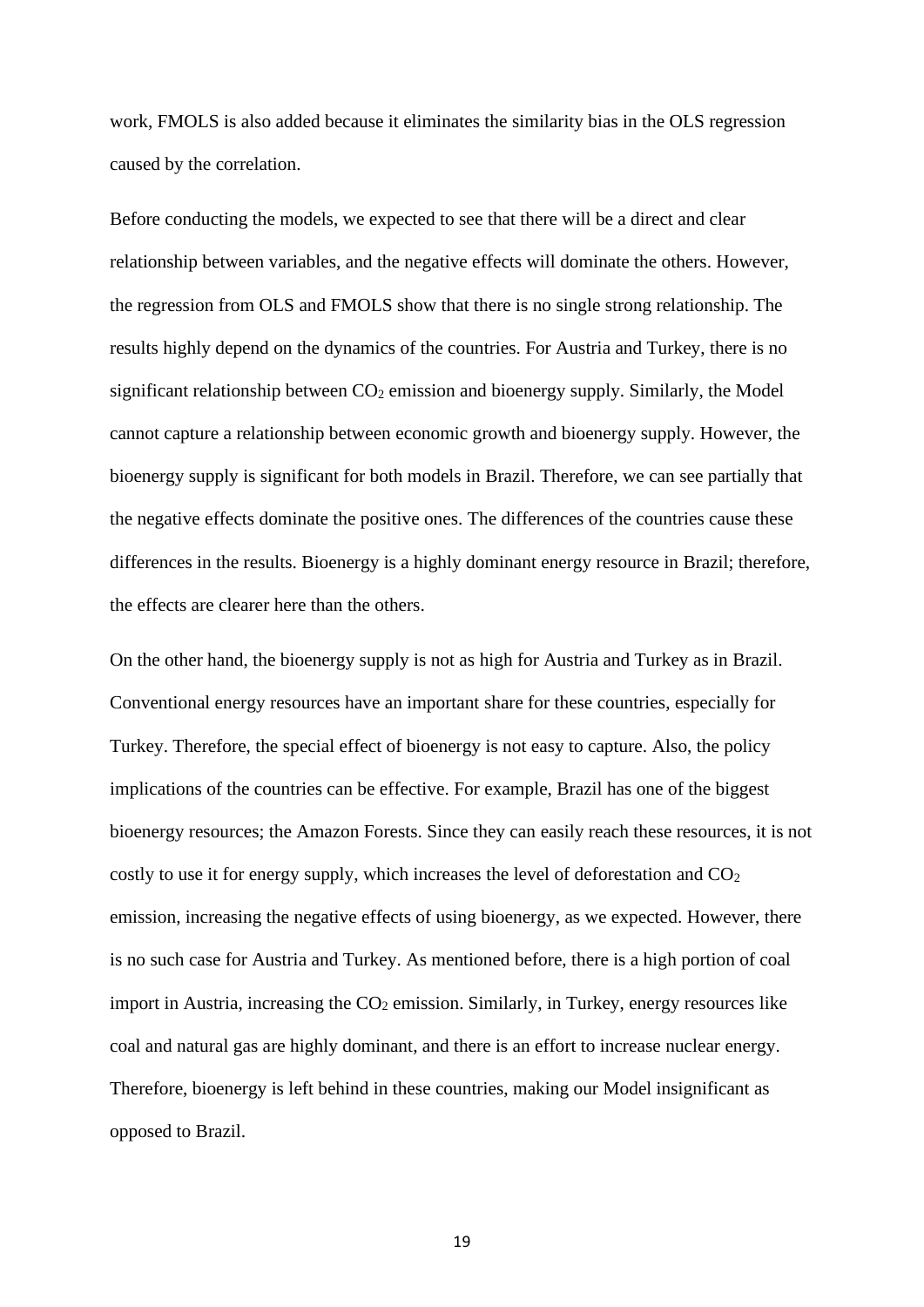# **References**

Ali, H. S., Adaa, A. H. M. A., Lin, W. L., & Youssouf, M. A. (2018). Biomass energy consumption and economic growth: panel data evidence from ASEAN member countries. GeoJournal, 83(6), 1339-1348.

Balat, M., & Ayar, G. (2005). Biomass energy in the world, use of biomass and potential trends. *Energy sources, 27(10),* 931-940.

Bilgili, F., & Ozturk, I. (2015). Biomass energy and economic growth nexus in G7 countries: Evidence from dynamic panel data. Renewable and Sustainable Energy Reviews, 49, 132- 138.

Bilgili, F., Koçak, E., Bulut, Ü., & Kuşkaya, S. (2017). Can biomass energy be an efficient policy tool for sustainable development? *Renewable and Sustainable Energy Reviews, 71,* 830-845.

Bryngelsson, D. K., & Lindgren, K. (2013). Why large-scale bioenergy production on marginal land is unfeasible: A conceptual partial equilibrium analysis. *Energy Policy, 55,* 454-466.

Buongiorno, J., Raunikar, R., & Zhu, S. (2011). Consequences of increasing bioenergy demand on wood and forests: An application of the Global Forest Products Model. *Journal of Forest Economics, 17(2),* 214-229.

Chum, H., A. Faaij, J. Moreira, G. Berndes, P. Dhamija, H. Dong, B. Gabrielle, A. Goss Eng, W. Lucht, M. Mapako, O. Masera Cerutti, T. McIntyre, T. Minowa, K. Pingoud (2011). Bioenergy. In IPCC Special Report on Renewable Energy Sources and Climate Change Mitigation

Dale, V. H. et al. (2013). Indicators for assessing socioeconomic sustainability of bioenergy systems: A short list of practical measures. *Ecological indicators*, *26*, s. 87–102. doi:10.1016/j.ecolind.2012.10.014

Faaij, A. P. (2006). Bio-energy in Europe: changing technology choices. *Energy policy*, *34*(3), 322-342.

Havlík, P., Schneider, U. A., Schmid, E., Böttcher, H., Fritz, S., Skalský, R., ... & Obersteiner, M. (2011). Global land-use implications of first- and second-generation biofuel targets. *Energy policy*, *39*(10), 5690-5702.

IEA Bioenergy Countries' Report (2018) Bioenergy policies and status of implementation

IEA Renewables Information (2020)

Koh, L.P., Ghazoul, J., 2008. Biofuels, biodiversity, and people: understanding the conflicts and finding opportunities. *Biological Conservation 141*, 2450– 2460.

Long, H., Li, X., Wang, H., & Jia, J. (2013). Biomass resources and their bioenergy potential estimation: A review. Renewable and Sustainable Energy Reviews, 26, 344-352.

Madlener, R., & Koller, M. (2007). Economic and CO2 mitigation impacts of promoting biomass heating systems: an input–output study for Vorarlberg, Austria. *Energy Policy, 35(12),* 6021-6035.